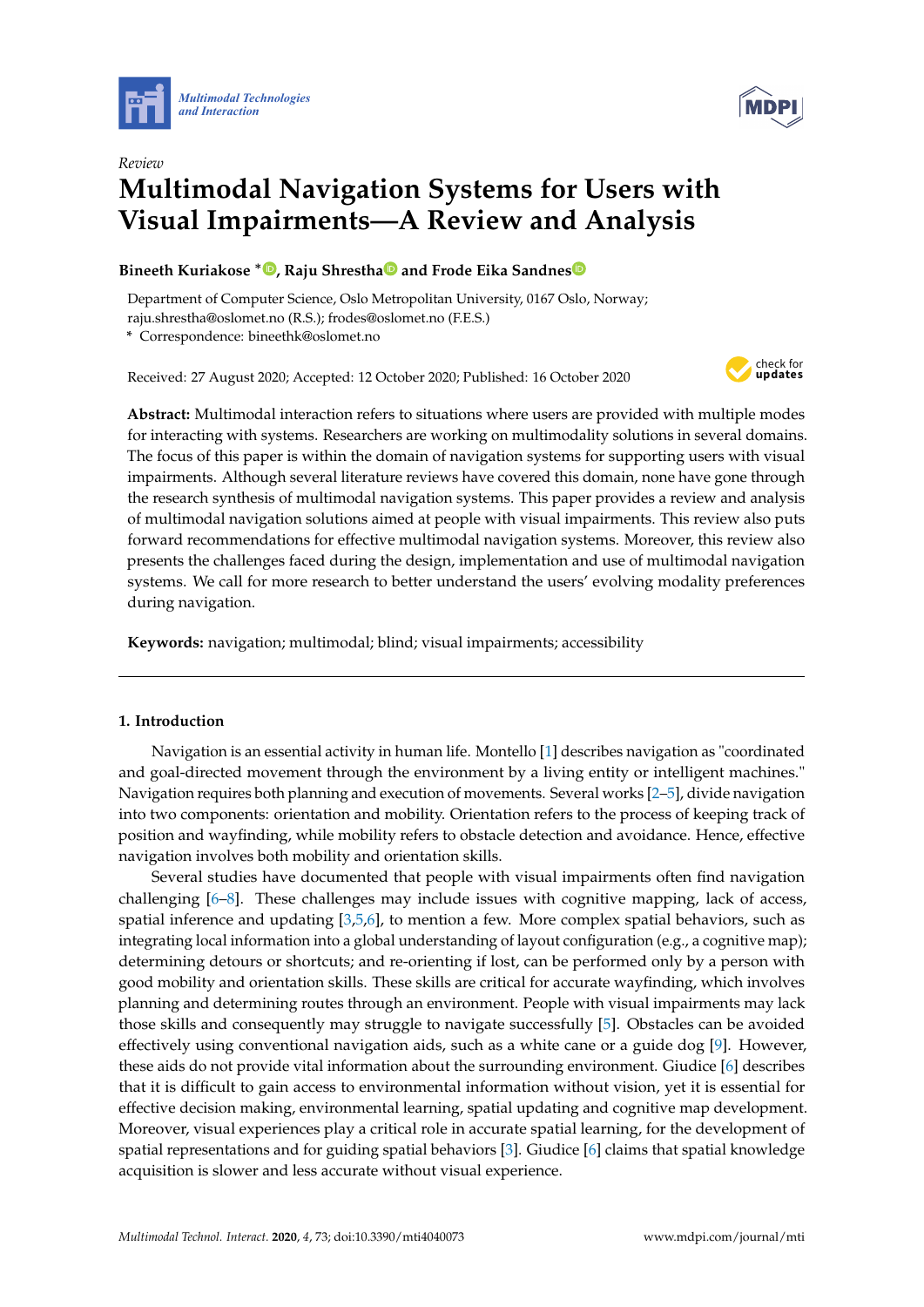The studies conducted by Al-Ammar et al. [\[10\]](#page-13-7) show that to improve the navigation accessibility of users with visual impairment, one needs to enable navigation as an independent and safe activity. Conventional navigation aids such as white canes and guide dogs have a long history [\[11,](#page-13-8)[12\]](#page-13-9). Studies have also shown that there are limitations associated with such conventional tools [\[11\]](#page-13-8). To improve upon conventional navigation aids, several navigation systems have been proposed that use different technologies [\[13](#page-13-10)[–15\]](#page-13-11). They are designed to work indoors, outdoors or both [\[15\]](#page-13-11) and rely on certain technologies [\[2](#page-13-1)[,16\]](#page-14-0). The World Health Organization (WHO) defines such tools collectively as "assistive technology" [\[17\]](#page-14-1). WHO further points out that assistive technology products maintain or improve an individual's functioning and independence by nurturing their well-being. Hersh and Johnson [\[11\]](#page-13-8) elaborated that assistive navigation tools for users with visual impairments have the potential to describe the environment such that obstacles can be avoided. Different devices and systems have been proposed for navigation support to users with visual impairments. These devices and techniques can be divided into three categories [\[9\]](#page-13-6): electronic travel aids (ETAs), electronic orientation aids (EOAs) and position locator devices (PLDs) [\[18\]](#page-14-2). ETAs are general devices to help people with visual impairments avoid obstacles. ETAs may have sensing inputs such as depth cameras, general cameras, radio frequency identification (RFID), ultrasonic sensors and infrared sensors. EOAs help visually impaired people navigate in unknown environments. These systems provide guiding directions and obstacle warnings. PLDs help determine the precise position of a device, and use technologies such as the Global Positioning System (GPS) and geographic information systems (GISs). Lin et al. [\[18\]](#page-14-2) gives a detailed explanation of these categories. In this paper, the term "navigation system" is used to denote any tool, aid or device that provide navigation support to users with visual impairments. In addition, we use the term "users" or "target users" to denote the term "users with visual impairments".

Researchers have been exploring the navigation support applications of emerging technologies for several decades [\[19\]](#page-14-3). Advancements in computer vision, wearable technology, multisensory research and medicine have led to the design and development of various assistive technology solutions, particularly in the domain of navigation systems for supporting users with visual impairments [\[14,](#page-13-12)[20\]](#page-14-4). Ton et al. [\[21\]](#page-14-5) observed that the research had explored a wide range of technology-mediated sensory-substitution to compensate for vision loss. The developments in artificial intelligence (AI)—in object detection using machine learning algorithms, location identification using sensors, etc.—can be exploited to understand the environment during navigation. The developments in smartphone technologies have also opened up new possibilities in navigation system design [\[22–](#page-14-6)[24\]](#page-14-7). One key challenge is how to communicate the information in a simple and understandable form to the user, especially as other senses (touch, hearing, smell and taste) have lower bandwidths than vision [\[13\]](#page-13-10). Therefore, effective communication of relevant information to the users is a major requirement for such navigation systems.

Bernsen and Dybkjær [\[25\]](#page-14-8) defines the term modality in the human–computer interaction (HCI) domain as a way of representing or communicating information in some medium. The term "multimodality" refers to the use of different modalities together to perform a task or a function [\[26](#page-14-9)[,27\]](#page-14-10). Modalities are typically visual, aural or haptic [\[28\]](#page-14-11). Navigation systems that use different modes to communicate with the user are called multimodal navigation systems [\[29\]](#page-14-12). Several multimodal systems were proposed to assist users for navigation [\[30](#page-14-13)[–32\]](#page-14-14). Many prototypes have been reported without much practical evaluation involving target users [\[30\]](#page-14-13). It is therefore uncertain whether these proposals offer any actual benefits to users. A few studies have also been published with convincing validation involving the users [\[33](#page-14-15)[,34\]](#page-14-16).

Several surveys have addressed navigation systems designed for users with visual impairments [\[13–](#page-13-10)[15,](#page-13-11)[35\]](#page-14-17). Some focused on the types of devices or technology, while others on the environments of use. To the best of our knowledge, no systematic surveys have addressed multimodal navigation systems. This paper, therefore, provides an overview of the major advances in multimodal navigation systems for supporting users with visual impairments.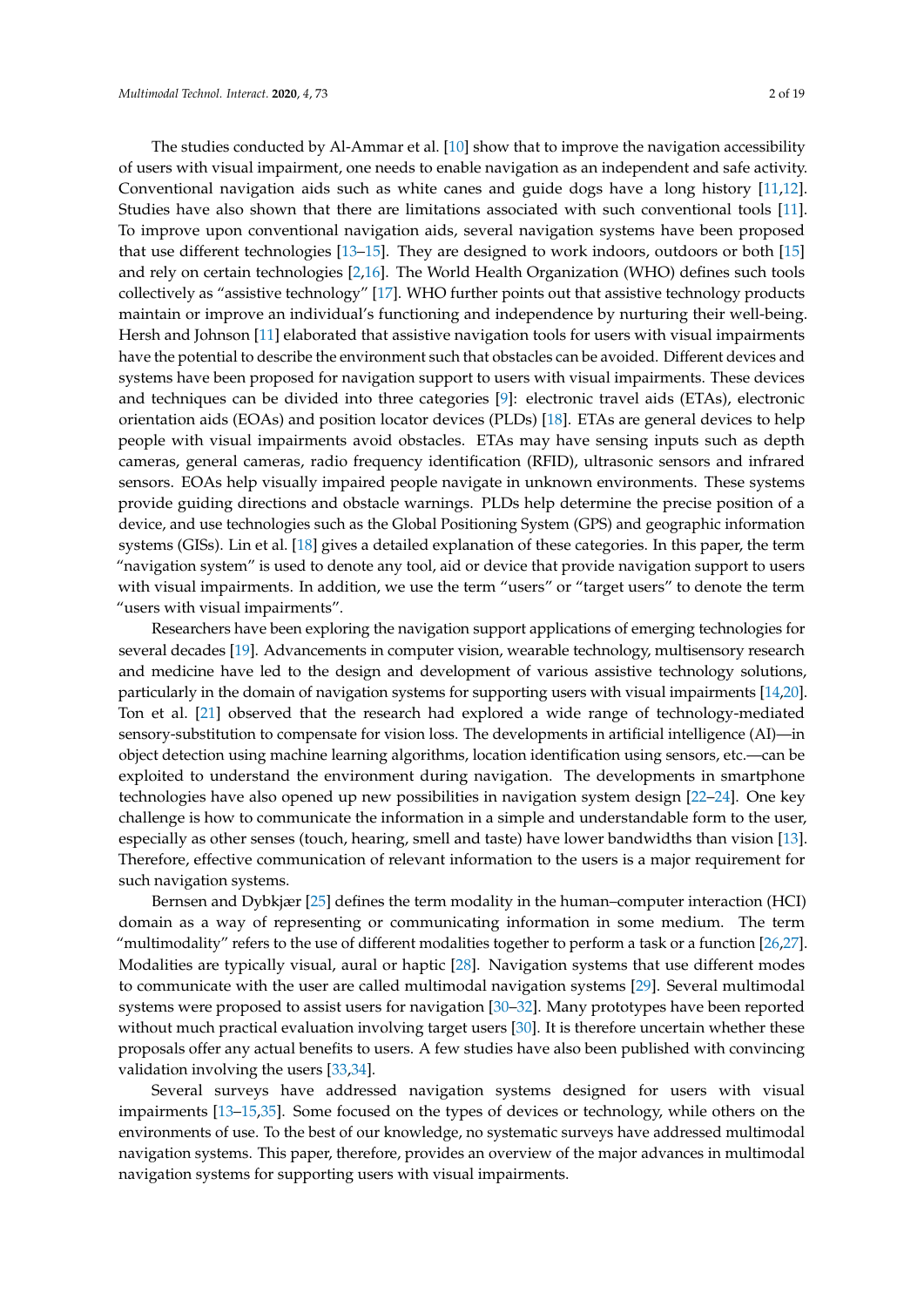This paper is organized as follows. Section [2](#page-2-0) presents the general theory of multimodality. Section [3](#page-3-0) gives a brief overview of the application of multimodality in the navigation system and also describes the methodology we used for this review. Section [4](#page-10-0) discusses the multimodal navigation systems and their affiliated studies. Section [5](#page-11-0) summarizes the challenges and presents a set of recommendations for the design of a multimodal navigation system for people with visual impairments. The paper concludes in Section [6.](#page-12-0)

## <span id="page-2-0"></span>**2. Multimodality in Human–Computer Interaction**

In the context of HCI, a modality can be considered as a single sensory channel of input and output between a computer and a human [\[28](#page-14-11)[,36\]](#page-14-18). A unimodal system uses one modality, whereas a multimodal system relies on several modalities [\[36\]](#page-14-18). Studies have shown that multimodal systems can provide more flexibility and reliability compared to unimodal systems [\[37](#page-15-0)[,38\]](#page-15-1). Oviatt et al. [\[39\]](#page-15-2) elaborates on the possible advantages of a multimodal interaction system, such as freedom to use a combination of modalities or to switch to a more-suited modality. Designers and developers working with HCI have also tried to utilize different modalities to provide complementary solutions to a task that may be redundant in function but convey information more robustly to the user [\[40,](#page-15-3)[41\]](#page-15-4). Based on the perception of information, modalities can be generally defined in two forms: human–computer (input) and computer–human (output) [\[27\]](#page-14-10). During the interaction, the available input modalities are utilized by the user to communicate with the system, and the system uses several output modalities to communicate back to the user [\[42\]](#page-15-5).

Computers utilize multiple modalities to communicate and send information to users [\[43\]](#page-15-6). Vision is the most frequently used modality, followed by audio and haptic. Haptic communication occurs through vibrations or other tactile sensations. Examples of touch-based (haptic) modality channels include smartphone vibrations. The other modalities such as smell, taste and heat are less used in interactive systems [\[44\]](#page-15-7). Audio offers the benefits of rich interaction experiences depending on the context of use and helps provide more robust systems when used in combination with other modalities [\[45\]](#page-15-8). Such redundancies are used when a user wants to communicate with a system via voice while driving a car without taking the hands off the steering wheel.

Epstein [\[46\]](#page-15-9) and Grifoni et al. [\[47\]](#page-15-10) have shown that with the increasing use of smartphones and other mobile devices, users are becoming more comfortable in experimenting with different new modalities. After the introduction of voice assistants such as Siri, Alexa, Cortana and Google Home, some users began to use voice assistants as an alternative way to communicate with computers and other digital devices [\[48](#page-15-11)[,49\]](#page-15-12). This epitomizes how certain modalities with contrasting strengths are useful in various situations [\[50\]](#page-15-13). Some other modalities such as computer vision can be utilized to capture three-dimensional gesticulations using depth cameras, such as Microsoft Kinect [\[44\]](#page-15-7).

Multimodal systems have the potential to increase accessibility to users by relying on different modalities. Due to the benefits of using multimodal inputs and outputs, multimodal fusion is also used in various applications to support user needs [\[51\]](#page-15-14). The process of integrating information from multiple input modalities and combining them into a specific format for further processing is termed multimodal fusion [\[52](#page-15-15)[,53\]](#page-15-16). To allow their interpretation, a multimodal system must recognize different input modalities and combine them according to temporal and contextual constraints [\[47](#page-15-10)[,54](#page-15-17)[,55\]](#page-15-18). An example of a multimodal human–computer interaction system is illustrated in Figure [1.](#page-3-1) This two-level flow of modalities (action and perception) explains how a user and a system interact with each other and also the different steps involving in the process [\[56\]](#page-15-19).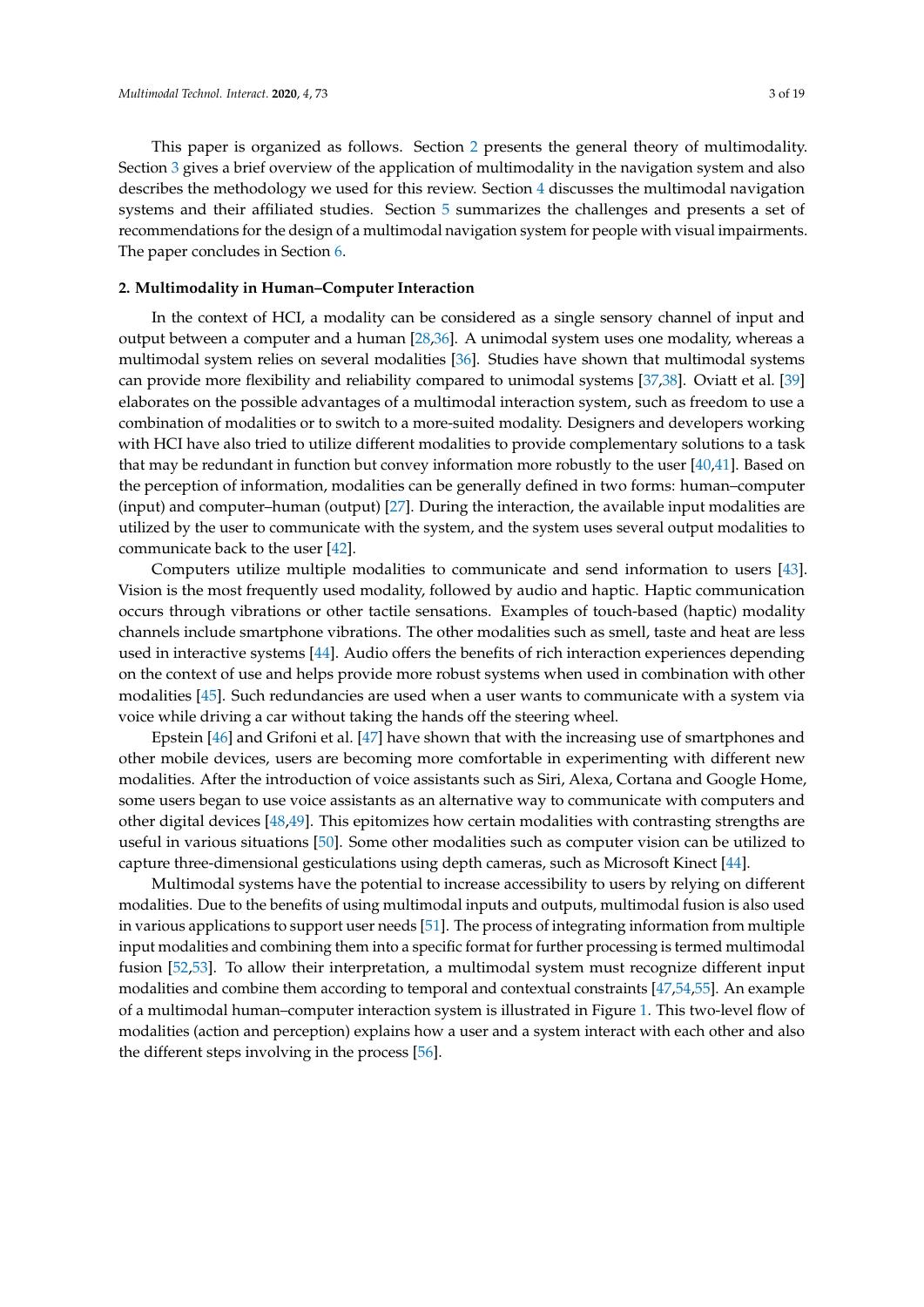<span id="page-3-1"></span>

**Figure 1.** Multimodal human–computer interaction (adapted from [\[56\]](#page-15-19)).

## <span id="page-3-0"></span>**3. Multimodality in Navigation Systems**

Multimodal navigation systems have several advantages compared to unimodal navigation systems. Vainio [\[57\]](#page-15-20) explained that multimodal navigation systems allow the user the flexibility to give inputs or receive outputs, in a preferred modality. He also emphasized the need for developing multimodal navigation systems to assist mobile users. Brock et al. [\[58\]](#page-15-21) also showed that navigation systems proposed for users with visual impairments could not be considered as effective if the inputs and outputs depend upon only a single mode of interaction. Multimodalities help improve the system robustness [\[45\]](#page-15-8). This is helpful in situations where one of the modalities fails, and a different modality can be used instead [\[55\]](#page-15-18). This is mostly applicable in a navigation system with different redundant modalities which serves a similar function in the system [\[59\]](#page-15-22). Jacko [\[43\]](#page-15-6) argued that the multimodal navigation systems allow for greater accessibility and flexibility for users who can perform tasks much better with unimodal systems. Sears and Jacko [\[60\]](#page-16-0) affirmed that different combinations of modalities have the possibility to enhance user comfort in human–computer interactions. For example, in a noisy environment, vibratory feedback may be more effective than aural feedback when receiving directions. Alternatively, audio may be a more suitable choice, if the user wants to get more details about the environment of navigation such as landmarks and traffic signs.

Although there are a vast number of documented studies on assistive navigation systems for people with visual impairments, we were unable to find many studies exploring multimodality. We used the major publication databases ACM Digital Library, IEEEXplore, ScienceDirect and Google Scholar to find the relevant publications matching with the inclusion criteria. We used the keywords "navigation systems + visually impaired" and "navigation systems + blind". After reviewing the abstracts, we excluded those that were outside the scope. The papers selected for this review were not limited to those documented as complete and functioning systems, but also at prototyping stages.

The reviewed papers have been categorized and discussed in the sub-sections based on how the multimodality concepts were utilized. Papers describing navigation systems which use the multimodal interaction were placed in one group. Next, papers describing interactive map-based multimodal systems constituted the second category. The third category included papers that document multimodal interfaces. Papers which focus on virtual environments for training the users for using multimodal navigation systems belonged to the fourth category.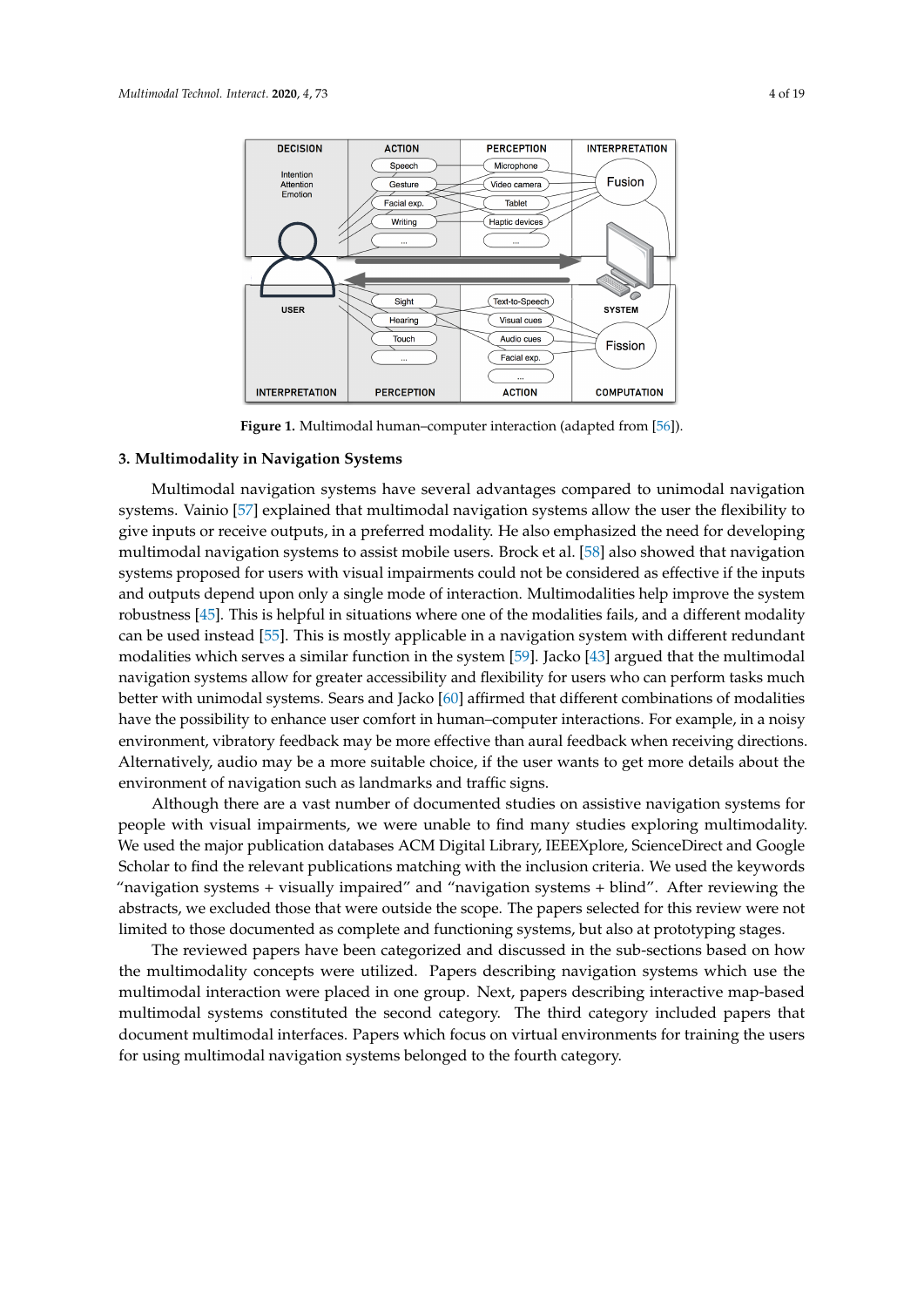#### *3.1. Multimodal Navigation Systems*

Multimodal navigation systems hold the potential for enhancing the accessibility for users with visual impairments. In a multimodal system, the user has the flexibility to give instructions and to receive the guidance in their most preferred modality.

The EyeBeacons system [\[61\]](#page-16-1) is a framework for multimodal wayfinding communication using wearable devices. The framework uses three different modalities for passing navigation instructions: aural, tactile and visual. The system has three main components: a bone conduction headset, a smartphone and a smartwatch. Bone-conduction headphones rely on the sound being transmitted through vibrations on the bones of the head and jaw, instead of eardrums as in traditional headsets. This is particularly useful for improved situational awareness [\[62\]](#page-16-2). A smartwatch was used to sense the wayfinding messages in the form of vibrations. The participants who tested the system reported that both vibrations and audio tunes were difficult to distinguish. The Assistive Sensor Solutions for Independent and Safe Travel (ASSIST) indoor navigation system [\[33\]](#page-14-15) was also designed to give three types of sensory feedback to the users similar to those reported in [\[61\]](#page-16-1), namely, visual, aural and tactile. The system's usability testing was carried out with users, and they expressed favorable opinions about the system. The participants also suggested offering options to turn on or off certain features.

Tyflos [\[30\]](#page-14-13) is a multimodal assistive piece of technology designed for reading and navigation. A stochastic Petri-net model is used to drive its multimodal interaction. A camera captures visual information from the environment. This visual information is transformed into either vibratory or aural feedback. The user communicates with the system via a speech recognition interface. The feedback information is communicated to the user through a vibration array vest attached to the abdomen. The authors did not report any user evaluation of the system.

Gallo et al. [\[63\]](#page-16-3) proposed a system which can be integrated with a conventional white cane and thus provides multimodal augmented haptic feedback. The multimodal feedback system consisted of a shock system to simulate the behavior of a long cane, a vibrotactile interface to display obstacle distance information and an auditory alarm system for head level obstacles. The device is triggered when a distant obstacle is detected, and the user experiences a sensation in the cane handle. The auditory feedback is mainly used as an emergency handler to alert the users. User evaluation showed that object detection and distance information was helpful and easy to understand. However, they expressed that to get better estimations of the distances to the obstacles, users needed training using the device. The Range-IT system [\[64\]](#page-16-4) is a similar system which uses a white cane. After detecting the obstacle using a 3D depth camera, Range-IT provides information such as type of object, distance and direction in relation to the user, using an aural-vibrotactile interface. The output from the vibrotactile belt and the sonification messages, along with the verbal messages from a bone conduction headset, helped participants to perceive multimodal feedback during the navigation in a laboratory setup. The weight was an issue with the prototype as the user had to carry a laptop and 3D cameras.

HapAR [\[31\]](#page-14-19) is a mobile augmented reality application which was introduced to guide users around a university campus. The user can activate the application by giving a Siri voice command. The system processes the request and tries to find the location of interest. When the user is close to the destination or any point of interest, both aural feedback and haptic feedback are triggered. User feedback showed that sound feedback was masked by outdoor environment noises such as wind and people talking. Additionally, the intensity of the haptic feedback varied with different smartphone models, negatively affecting the system's performance. Another similar system which provided both aural and tactile feedback is Personal Radar [\[65\]](#page-16-5). This indoor system performs obstacle detection, provides the current location and gives directions.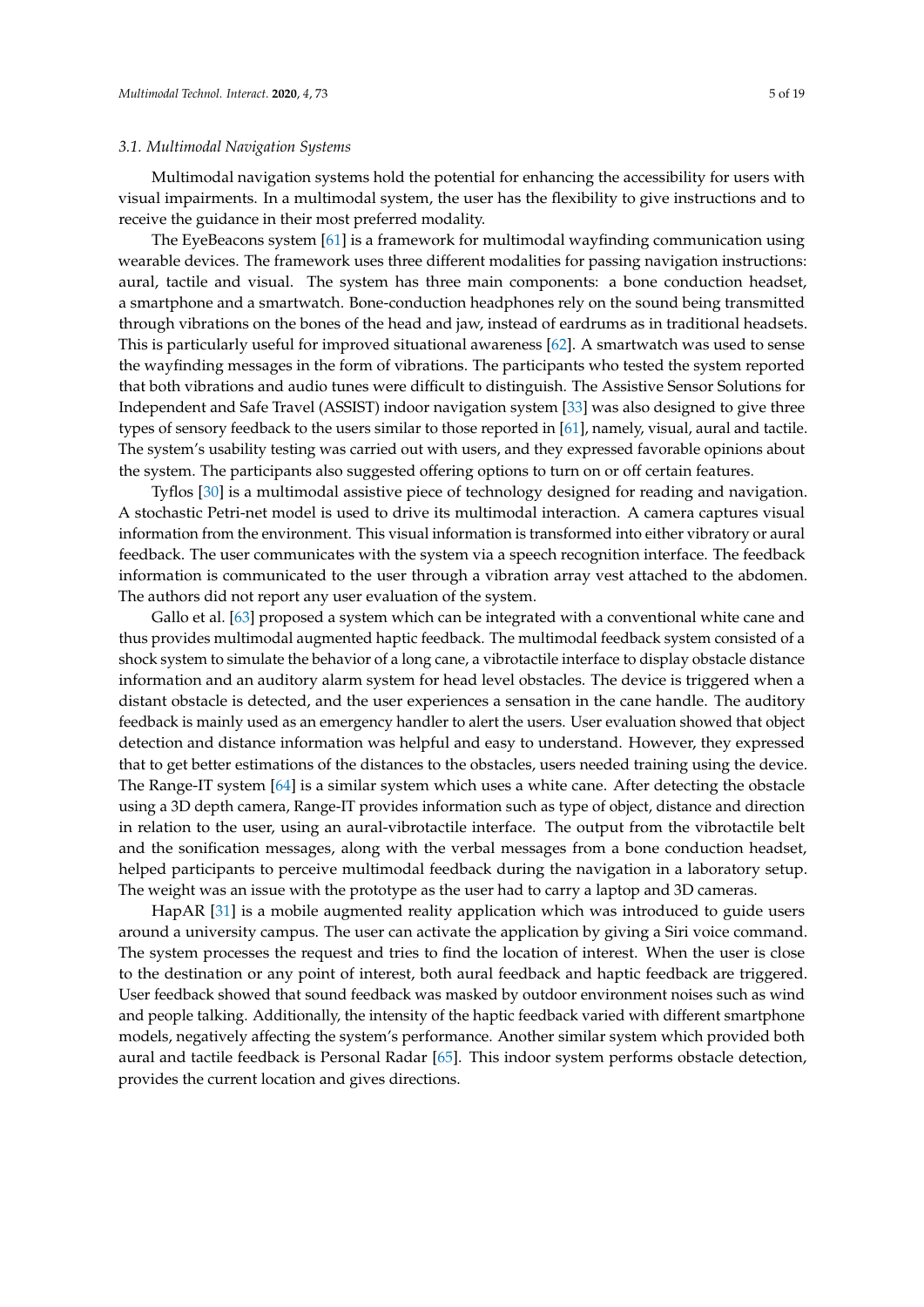NavCog [\[66\]](#page-16-6) is a smartphone-based navigation system for blind users. The system uses a network of Bluetooth low energy (BLE) beacons. The NavCog interaction was designed to avoid overloading the user with cognitively demanding messages. NavCog uses simple sounds and verbal cues to give turn-by-turn instructions. Users interact with the system through a simple touch interface. NavCog also informs users about nearby points of interest (POI) and possible accessibility issues. The system needs to be improved in terms of localization accuracy to avoid confusion when making small turns.

iASSIST [\[67\]](#page-16-7) is an iOS-based indoor navigation application for both sighted and visually impaired users. Hybrid indoor models were created with Wi-Fi/cellular data connectivity, beacon signals and a 3D spatial model. During the navigation stage, the user with the mobile application is localized within the floor plan using the connected data network to give an optimal route to the destination. The system uses visual, aural and haptic feedback to provide turn-by-turn navigation instructions to the user. The limitations of the system include dependability on data connectivity in delivering services and the absence of obstacle and scene understanding features. The authors did not report any user evaluation results.

Fusiello et al. [\[32\]](#page-14-14) proposed a navigation system which used a combination of stereo vision and sonification. The user would hear the sound in the environment with a stereo headset. Visual processing includes the segmentation of objects detected and corresponding three-dimensional (3D) reconstruction. The aural processing includes the experiential enhancement of the 3D scene through artificially created sounds. The system provides auditory cues to help the user to identify the position and distance of the pointed object or surface. The system is strenuous to use, as the user has to continuously listen to audio signals. Similarly, Sound of Vision [\[34\]](#page-14-16) also provides a three-dimensional representation of the environment through sound and tactile modalities.

The Personal Guidance System [\[68,](#page-16-8)[69\]](#page-16-9) consists of different components, such as a module for determining the traveler's position and orientation in space, a GIS comprising a detailed database for route planning and a user interface. The system has different display modes such as spatialized sound from a virtual acoustic display, and verbal commands issued by a synthetic speech display. Compared to verbal commands, the virtual display showed the highest effect in terms of both guidance performance and user preferences. Disadvantages of this system include partially occluded external sounds which are essential in echolocation, and a high system weight, making it impractical to carry around. There is also an additional cost and complexity associated with virtual acoustic hardware.

The system proposed by Wang et al. [\[70\]](#page-16-10) included a camera and an embedded computer with three feedback modes, vibration, braille and audio. The system used techniques from computer vision and motion planning to identify walkable space, and recognize and locate specific types of objects such as chairs. These descriptions are communicated through vibrations. The user also receives feedback via a braille display and audio that is synthesized using text-to-speech. The evaluation of the system was conducted by blind participants. The user evaluations showed that the haptic obstacle feedback was more comfortable. Braille displays offered richer high-level feedback but had longer reaction times due to sweeping of the fingers on the braille cells. Audio feedback was considered undesirable because of the low refresh rate and long latency, and due to the potential obstruction of other sounds from the environment.

None of the systems reviewed here fully utilized the multimodality concept. Moreover, only a small fraction of the studies conducted convincing user evaluations. A consolidated summary of the different multimodal navigation systems is given in Table [1.](#page-6-0) The table categorizes the reviewed systems with the main software and hardware components, localization technologies and modalities involved.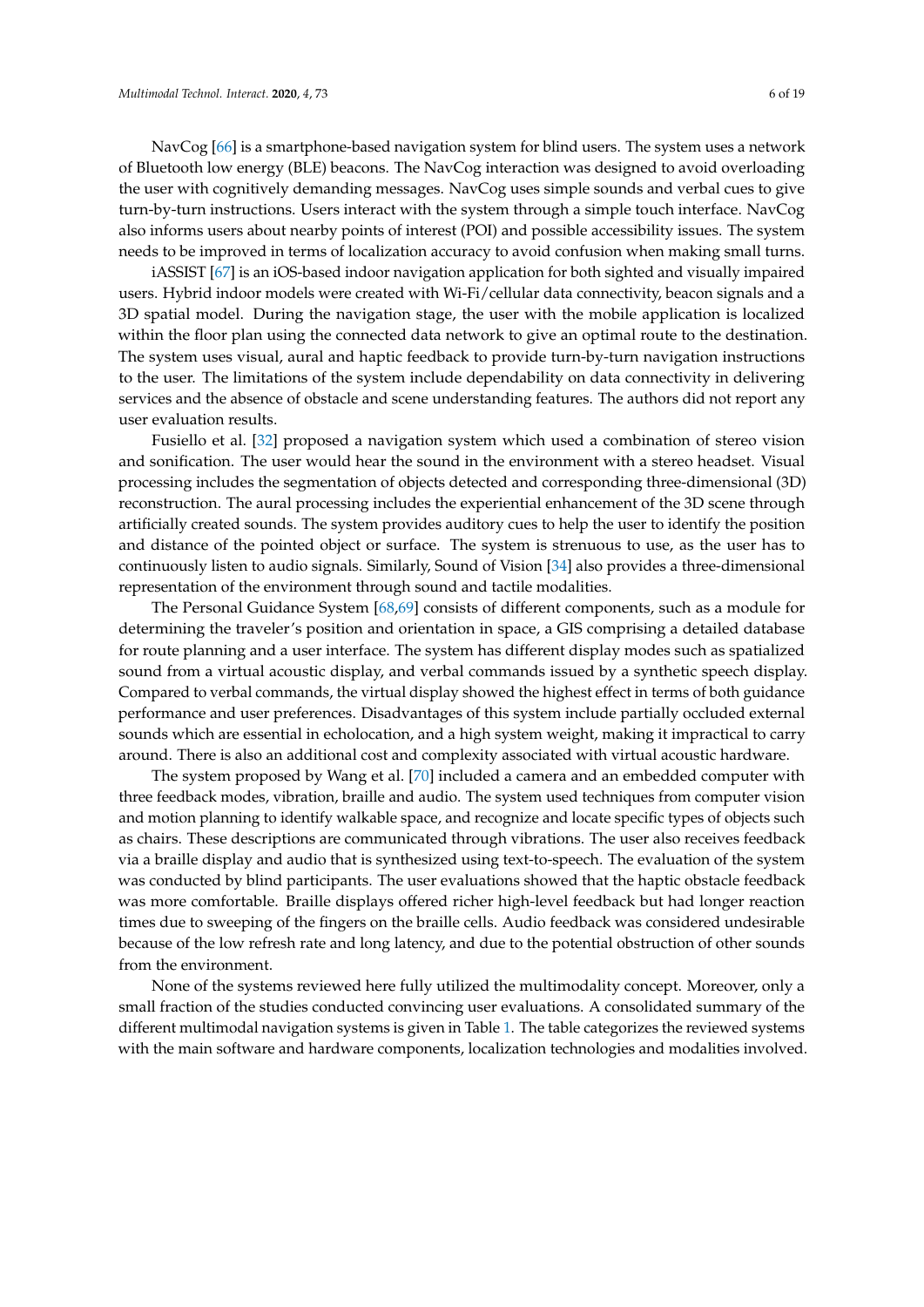<span id="page-6-0"></span>

| System                            | Main Software/Hardware Components                                                                          | Localisation<br>Technologies | <b>Modalities Involved</b>                          |
|-----------------------------------|------------------------------------------------------------------------------------------------------------|------------------------------|-----------------------------------------------------|
| Tested with target users          |                                                                                                            |                              |                                                     |
| EyeBeacons [61]                   | Smartphone, bone conduction headset,<br>smartwatch, SideWalk wayfinding<br>framework.                      | IMU                          | Aural, Visual and<br>Tactile                        |
| ASSIST <sup>[33]</sup>            | Smartphone, BLE beacons, Google Tango.                                                                     | IMU, BLE<br>beacons          | Aural, Visual and<br><b>Vibration Alerts</b>        |
| Sound of Vision [34]              | IR-based depth sensor, stereo cameras and<br>IMU device.                                                   | IMU                          | Aural and Tactile                                   |
| NavCog <sup>[66]</sup>            | Smartphone, BLE beacons.                                                                                   | <b>BLE</b> beacons           | Sound alerts and<br>Verbal Cues                     |
| Personal Guidance System [68]     | GPS receiver, GIS, keypad, earphones,<br>speech synthesizer, acoustic display<br>hardware.                 | <b>GPS</b>                   | Aural and Verbal<br>Commands                        |
| Wearable Vision-based System [70] | Embedded computer, depth sensor camera,<br>haptic array, braille display.                                  | Vision-based                 | Haptic, Braille and<br>aural                        |
| Tested with blindfolded users     |                                                                                                            |                              |                                                     |
| $HapAR$ [31]                      | Smartphone, voice recognizer.                                                                              | IMU                          | Voice, Audio and<br>Vibration                       |
| Personal Radar [65]               | Ultrasonic sensors, tactile actuators, and<br>Arduino ATmega2560 microcontroller.                          | Ultrasonic-based             | Aural and<br>Vibrotactile                           |
| Trail Evaluation                  |                                                                                                            |                              |                                                     |
| Augmented White Cane [63]         | White cane, distance and obstacle sensors,<br>shock device electronics, vibrating motors.                  | Ultrasonic-based             | Shock Simulations,<br>Vibrotactile, Audio<br>Alerts |
| Electronic Travel Aid [32]        | Earphones, sunglasses fitted with two<br>micro cameras and palmtop computer.                               | Vision-based                 | Aural and Visual                                    |
| Range-IT [64]                     | 3D depth camera, 9 Degrees of Freedom<br>IMU, bone conduction headphone,<br>vibrotactile belt, smartphone. | Vision-based                 | Aural and<br>Vibrotactile                           |
| No evaluations reported           |                                                                                                            |                              |                                                     |
| Tyflos $[30]$                     | Stereo cameras, microphone, ear speakers,<br>portable computer and vibration array vest.                   | Vision-based                 | Aural and Vibration                                 |
| $i$ ASSIST $[67]$                 | Smartphone, ARKit, Bluetooth beacons,<br>2D/3D models.                                                     | Beacons,<br>Wi-Fi/cellular   | Voice and Vibrations                                |

|  | Table 1. Multimodal navigation systems. |  |  |
|--|-----------------------------------------|--|--|
|--|-----------------------------------------|--|--|

## *3.2. Interfaces*

Several computer interfaces have been designed and developed to enhance the interaction between humans and computers. The usage of multimodal interfaces in navigational systems allows users to interact with systems using several communication modes. Diaz and Payandeh [\[71\]](#page-16-11) argue that multimodal interfaces enable powerful, flexible and feature-rich interactive experiences.

ActiVis [\[72\]](#page-16-12) was implemented with the main objective of giving necessary directions to the users by perceiving its surroundings. By creating a multimodal user interface, ActiVis is designed to help users receive navigational information in the form of aural and vibration cues in a more effective manner. This multimodal interface was implemented on Google's Project Tango device developed using Android and Tango SDKs. Their multimodal user interface includes a co-adaptive module to help users learn user behavior over time and also adapt the feedback parameters to improve user performance.

Bellotto et al. [\[73\]](#page-16-13) proposed a concept for a multimodal interface for an active vision system to control a smartphone camera orientation, using a combination of verbal messages, 3D sounds and vibrations. It was implemented as a smartphone application. Usability tests were conducted with several blindfolded users to identify the accuracy, success rate and user response times. Users reported difficulty in interpreting the sound signals correctly.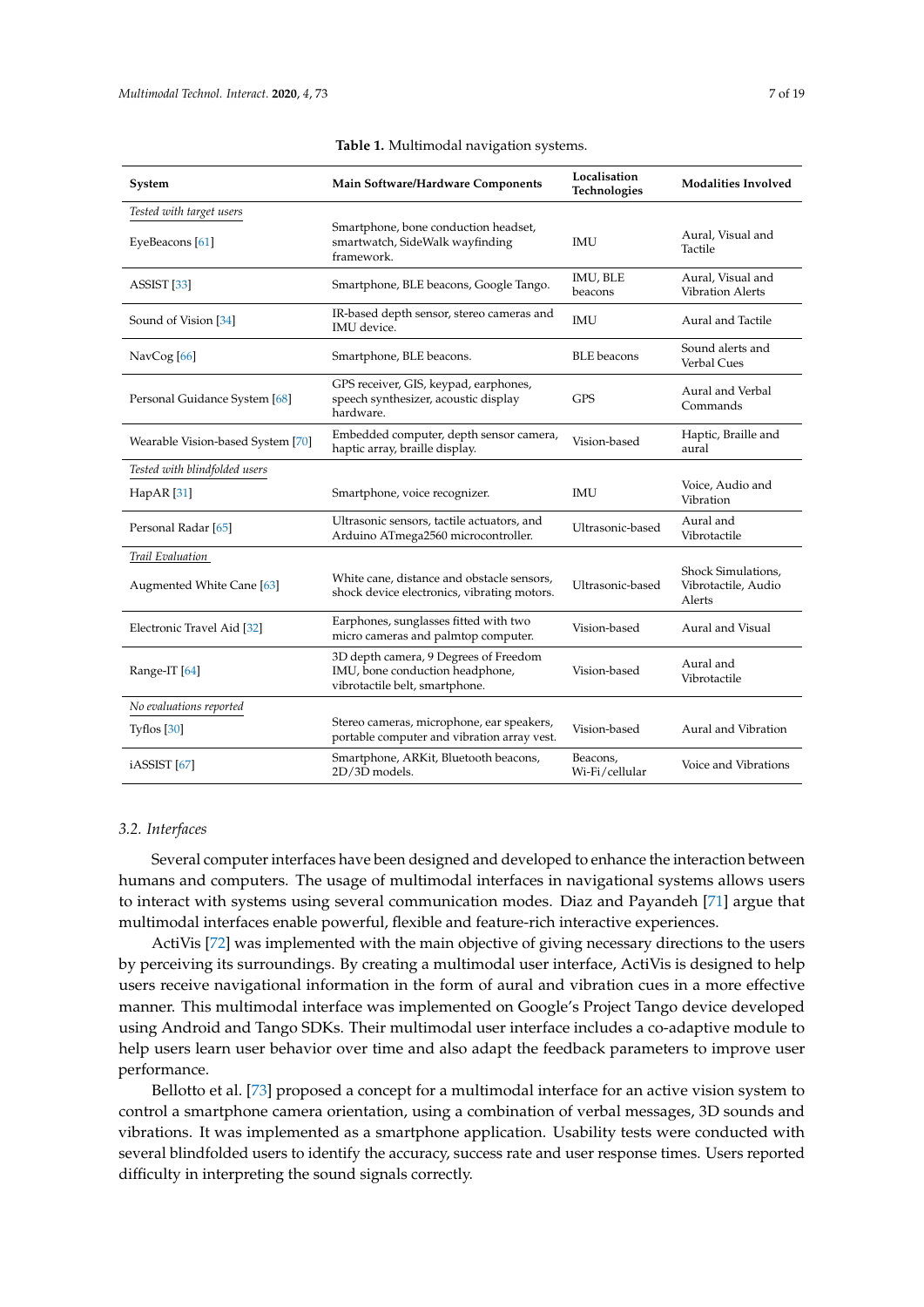TravelMan [\[74\]](#page-16-14) was introduced as a multimodal mobile application for serving public transport information in Finland. It also provides pedestrian guidance for users with visual impairments. The application supports several output modalities, including synthesized speech, small display-based graphical elements using fisheye techniques, non-speech sounds and haptics. The input modalities of the system consist of text input, speech recognition, physical gestures and positioning information. The camera-based movement detection was reported to be less robust, and the physical gestures feature needed to be expanded. Another drawback of the system was with the graphical interface, which is language-dependent and thus requires much display space.

The systems reviewed in this section gives an overview of how multimodality can be used in navigation application interfaces. Table [2](#page-7-0) provides summarized information about the papers on multimodal interfaces.

<span id="page-7-0"></span>

| <b>Modalities Involved</b><br>Main Software/Hardware Components<br>System<br>No evaluations reported<br>ActiVis [72]<br>Google Tango, bone conducting headset.<br><b>Aural and Vibration Cues</b><br>Smartphone, headset, IVONA TTS engine,<br>Vocal Messages, Aural and<br>Human-in-the-Loop [73]<br>OpenAL.<br>Vibrations<br>Smartphone with camera, Bluetooth GPS<br>Aural, Visual and Tactile<br>TravelMan [74]<br>device. |  |  |
|--------------------------------------------------------------------------------------------------------------------------------------------------------------------------------------------------------------------------------------------------------------------------------------------------------------------------------------------------------------------------------------------------------------------------------|--|--|
|                                                                                                                                                                                                                                                                                                                                                                                                                                |  |  |
|                                                                                                                                                                                                                                                                                                                                                                                                                                |  |  |
|                                                                                                                                                                                                                                                                                                                                                                                                                                |  |  |
|                                                                                                                                                                                                                                                                                                                                                                                                                                |  |  |

**Table 2.** Multimodal interfaces.

#### *3.3. Maps*

Visual maps have several advantages as a tool for navigation, as they can give an overview of an environment and possess high information density. Over the last decades, several promising technologies have emerged that replace visual maps, such as point and sweep gestures, spatial sound, tactile information and other multimodal options. Tactile maps give users access to geographical representations. Although those maps serve as useful tools for the acquisition of spatial knowledge, they have some limitations, such as the need to read braille. Ducasse et al. [\[75\]](#page-16-15) did an exhaustive review of interactive map prototypes. The authors compared the maps based on cost, availability, technological limitations, content, comprehension and interactivity. They suggested improving the accessibility of digital maps using wearable technologies and designing interaction techniques that provide users with more interactive functions, such as zooming and panning, for map exploration. In addition to several interactive digital maps, different multimodal maps have been proposed.

Brock et al. [\[76\]](#page-16-16) proposed an interactive multimodal map prototype, which relies on a tactile paper map, a multi-touch screen and aural output. Four steps were involved in the design of the interactive map. The first step involved drawing and printing the tactile paper map. The second step concerned the choice of multi-touch technology. The third step included the selection of output interaction technology. The final step dealt with the selection of the software architecture for the prototype. The prototype was made with different software modules interconnected with middleware. The authors claimed that the prototype could be used as a platform for advanced interactions in spatial learning. User evaluations showed that some users found multi-touch and double-tapping difficult.

An instant tactile-aural map prototype was proposed by Wang et al. [\[77\]](#page-16-17) that automatically created interactive tactile-aural maps from the local visual maps. The multimodal maps generated by the system could be used for navigation. The first step in the system is to extract text from local map images. The second step involves the recreation of tactile graphics. The third step comprises of multimodal integration and rendering. The final results are multimodal tactile-aural representations of the original map images. The users get instant aural annotations associated with the map graphics by pressing certain symbols in the generated map. Some of the shortcomings reported with the system include issues with graphics conversion, which may lead to broken navigation paths in the tactile map.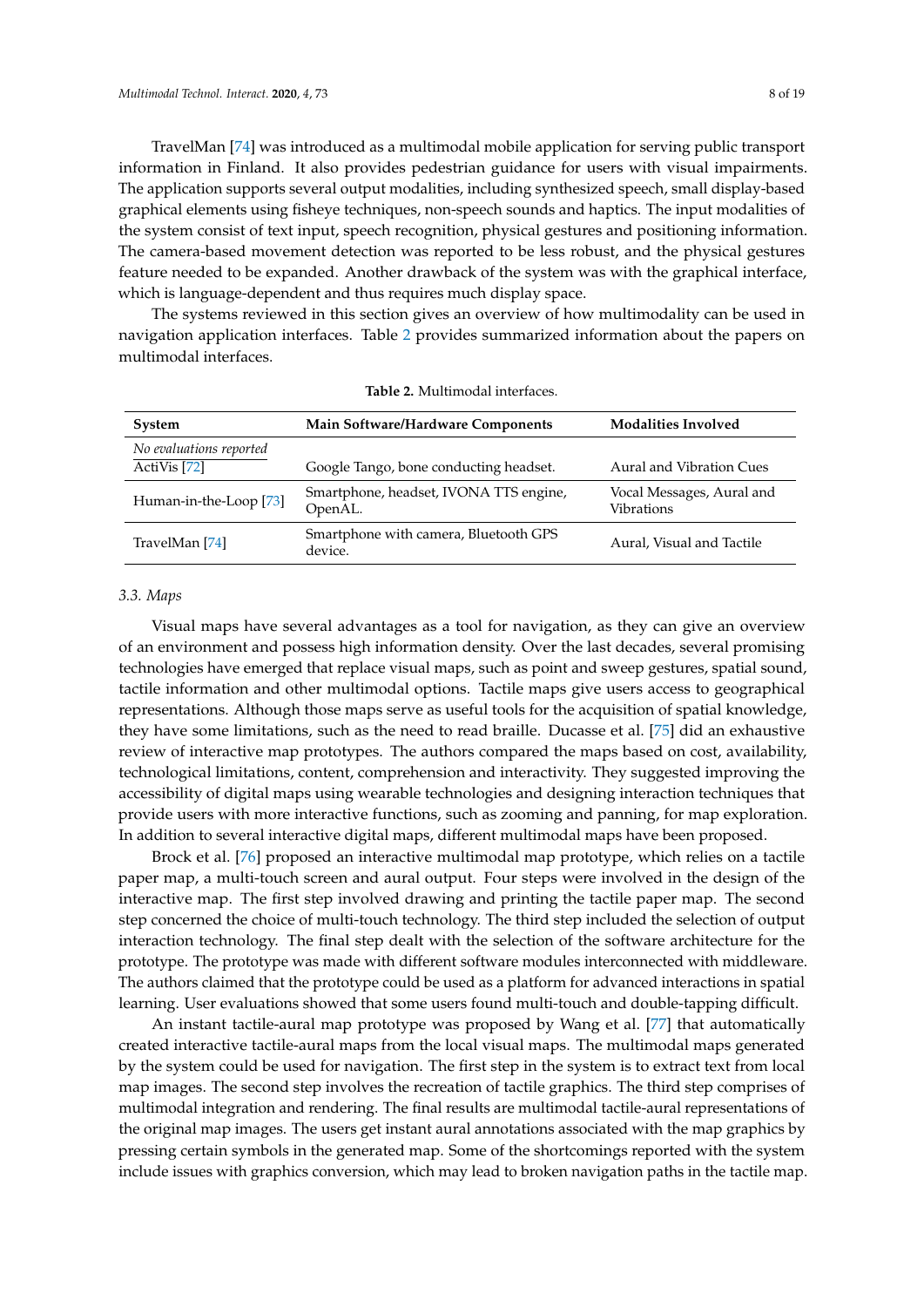Talking TMAP [\[78\]](#page-16-18) was a system which was designed to help with the automated generation of aural-tactile maps using Smith-Kettlewell's TMAP software. It combines Internet content, a geographic information system, braille embossers and a touch tablet to create aural-tactile street maps of neighborhood areas. There is an extra device called Talking Tactile Tablet (TTT) connected to the system which acts as a tactile graphics viewer.

The Vibro-Audio map (VAM) proposed by [\[79\]](#page-17-0) supported environmental learning, cognitive map development and wayfinding behavior. VAM used a low-cost touchscreen-based multimodal interface of a commercial tablet. VAM was an example of a digital interactive map (DIM) that was rendered using vibrotactile and auditory information. The built-in vibration motor of the tablet device was used to provide haptic (vibrotactile) output. Evaluations conducted with target users showed that VAM performed similarly to the traditional tactile map overlays. The findings from the study were limited to indoor building environments only.

The TouchOver map study [\[80\]](#page-17-1) investigated whether vibration and speech feedback can be used to make a digital map on a touchscreen device. The prototype consisted of an android map navigation application. When the user touched the map where there were underlying roads, the device vibrated and read the name of the road. Their results indicated that it is indeed possible to get a basic overview of the map layout, even if a person does not have access to the visual presentation. Shortcomings include the inability to detect whether roads are close and whether they cross. It is also hard to determine the directions of short roads.

The audio-tactile you-are-here (YAH) map system [\[81\]](#page-17-2) presented map elements and updated location on a mobile pin-matrix display. The system consists of a set of tactile map symbols with raised and lowered pins representing varying map elements. Users can input map operation commands (panning, zooming, etc.) via either a mobile phone or an electronic cane. A field test was conducted with both visually impaired and blindfolded users who did not have experience with tactile maps and braille. Conclusions were that the system needed higher location accuracy, improved portability and a one-hand map exploration method.

Touch It, Key It, Speak It (Tikisi) [\[82\]](#page-17-3) was a software framework for the accessible exploration of graphical information. Tikisi facilitated multimodal input through multi-touch gestures, keystrokes and spoken commands; and aural output. The system was used by moving a finger across a geographical map and issuing commands to go to specific locations such as cities or states. The testing of the Tikisi was done with target users. Feedback was positive. However, Tikisi used a standard tablet, so the shape recognition was not possible; c.f. tactile displays. Additionally, because of the lack of tactile feedback, it was not easy to estimate the relative size of the two objects.

SpaceSense [\[83\]](#page-17-4) was a map application that ran on an iPhone. It was used for representing geographical information and also included custom spatial tactile feedback hardware. SpaceSense uses multiple vibration motors attached to different locations on the mobile touchscreen device. It offers high-level details on the distance and direction towards a destination and bookmarked locations. Through vibrotactile and sound feedback, the application helps users to maintain the spatial relationships between points. However, the system was only tested in one neighborhood. More work is needed to understand how the number of places and the route instructions affect the spatial relationship learning capability of users.

This section discussed how digital tactile multimodal maps could enhance navigation accessibility. We observed that only a few works mentioned here had explored the developments in sensor-based technologies on their research. A summary of the works is shown in Table [3.](#page-9-0)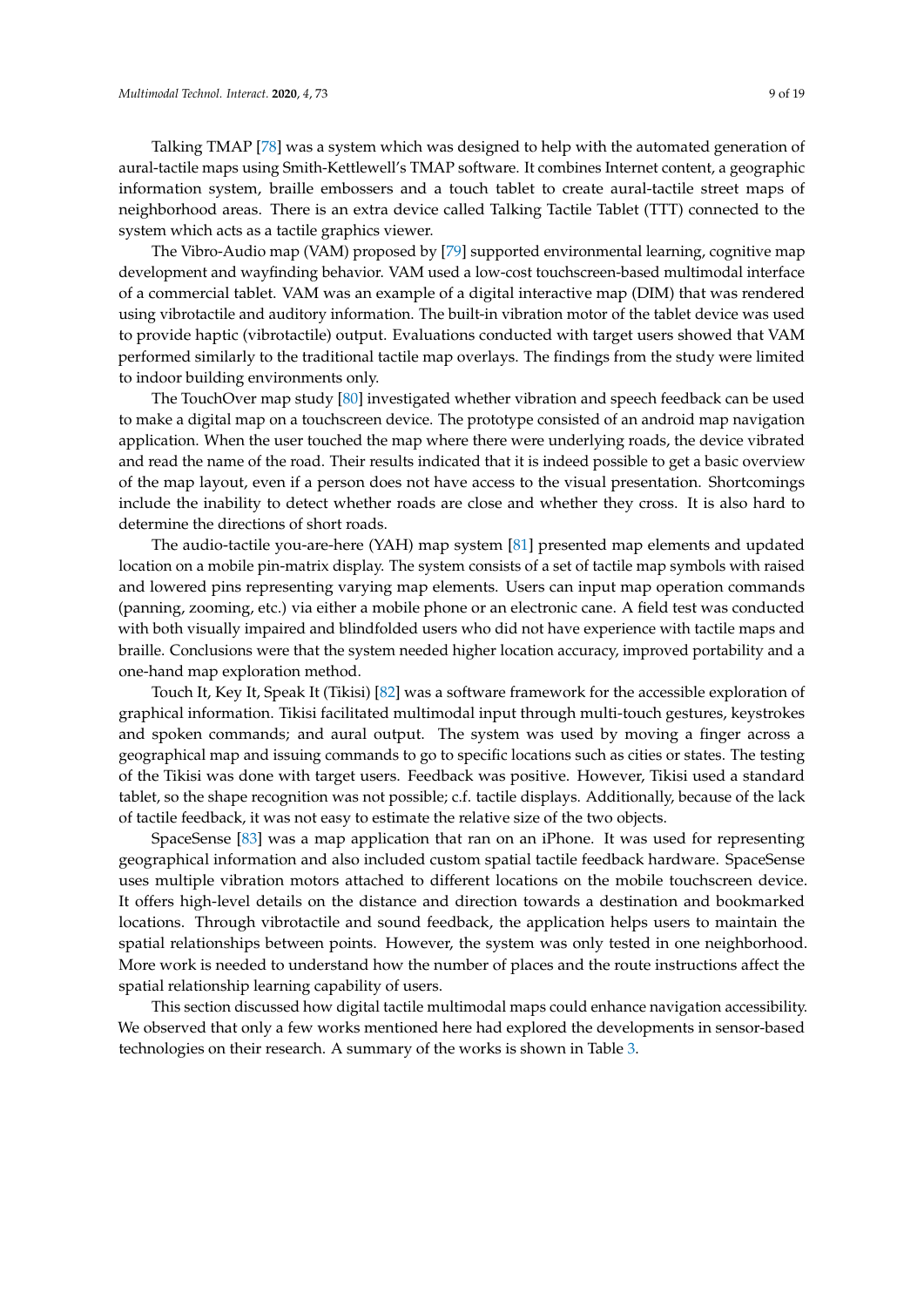<span id="page-9-0"></span>

| System                         | Main Software/Hardware Components                                                             | <b>Modalities Involved</b>                     |
|--------------------------------|-----------------------------------------------------------------------------------------------|------------------------------------------------|
| Tested with target users       |                                                                                               |                                                |
| Interactive Map [76]           | Multi-touch screen, inkscape editor, TTS<br>engine, middleware.                               | Aural and Tactile                              |
| Instant Tactile-Audio Map [77] | Tactile touchpad, SVG, tactile embosser.                                                      | Aural and Tactile                              |
| Vibro-Audio Map (VAM) [79]     | Tablet                                                                                        | Aural and Tactile                              |
| TouchOver Map [80]             | Android device, OpenStreetMap                                                                 | Aural and Tactile                              |
| You-Are-Here (YAH) Map [81]    | Touch-Sensitive Pin-Matrix Display, Mobile<br>Phone, Wiimote Cane, Computer,<br>OpenStreetMap | Aural and Tactile                              |
| Tikisi [82]                    | TikiSi Framework                                                                              | Multitouch Gestures, Voice<br>Commands, Speech |
| SpaceSense [83]                | iPhone device, vibration motors, FliteTTS1<br>package                                         | Aural and Tactile                              |
| No evaluations reported        |                                                                                               |                                                |
| Talking TMAP [78]              | Braille embossers, SVG, tactile tablet, TMAP<br>software, macromedia director.                | Aural and Tactile                              |

**Table 3.** Multimodal maps.

## *3.4. Virtual Learning Environments*

Virtual navigation environments allow users to experience navigating unknown locations in safety. The device setup can be used to simulate a real navigation experience by receiving feedback through different modalities. Moreover, the virtual environment can be controlled with parameters such as complexity level, and users can analyze the effects of various modalities [\[84\]](#page-17-5). Different multimodal virtual environments have been proposed to meet users' navigation needs.

Haptic and audio multimodality to explore and recognise the environment (HOMERE) [\[85\]](#page-17-6) was a virtual reality (VR)-based multimodal system for exploring and navigating inside virtual environments. The system provided four types of feedback to stimulate feedback in a real environment. The force feedback was complementary to the cane simulation, thermal feedback complementary to the sun simulation and auditory feedback to the ambient atmosphere. Visual feedback was implemented for partially sighted people or sighted people to follow the navigation guidance from the virtual environment.

NAV-VIR [\[86\]](#page-17-7) was a multimodal virtual environment designed to help discovering and exploring unknown areas. The system used aural–tactile feedback. The NAV-VIR system comprised two parts: (1) An interactive tactile interface called the Force Feedback Tablet (F2T). It output spatial information about possible paths for navigation. (2) A dynamic audio environment that provided a realistic, orientation-aware 3D simulation of the audio cues during the actual journey of a user with visual impairments. A preliminary evaluation done with target users showed that NAV-VIR was capable of generating convincing tactile stimuli.

A virtual environment platform for the development of assistive devices was proposed by Khoo et al. [\[87\]](#page-17-8). The environment was designed to evaluate multimodal sensors to be used in navigation and orientation tasks. The main focus of the work was to help in the design of the sensor interfaces and simulators in the virtual environment for future experimentation.

Canetroller [\[88\]](#page-17-9) was designed to simulate white cane interactions to help transfer cane skills into the virtual world. A VR headset was used for 3D sound. Three types of multimodal feedback could be experienced by the user. First, physical resistance was generated by the controller when the virtual cane came in contact with virtual objects. Second, vibrotactile feedback simulated when the white cane touched objects. Third, spatial 3D audio simulated sound from the real world. The system was designed to work in both indoor and outdoor virtual environments.

The BlindAid system [\[89\]](#page-17-10) was equipped with a haptic device and stereo headphones which provided multimodal feedback during the interaction. The system assisted the users with exploring the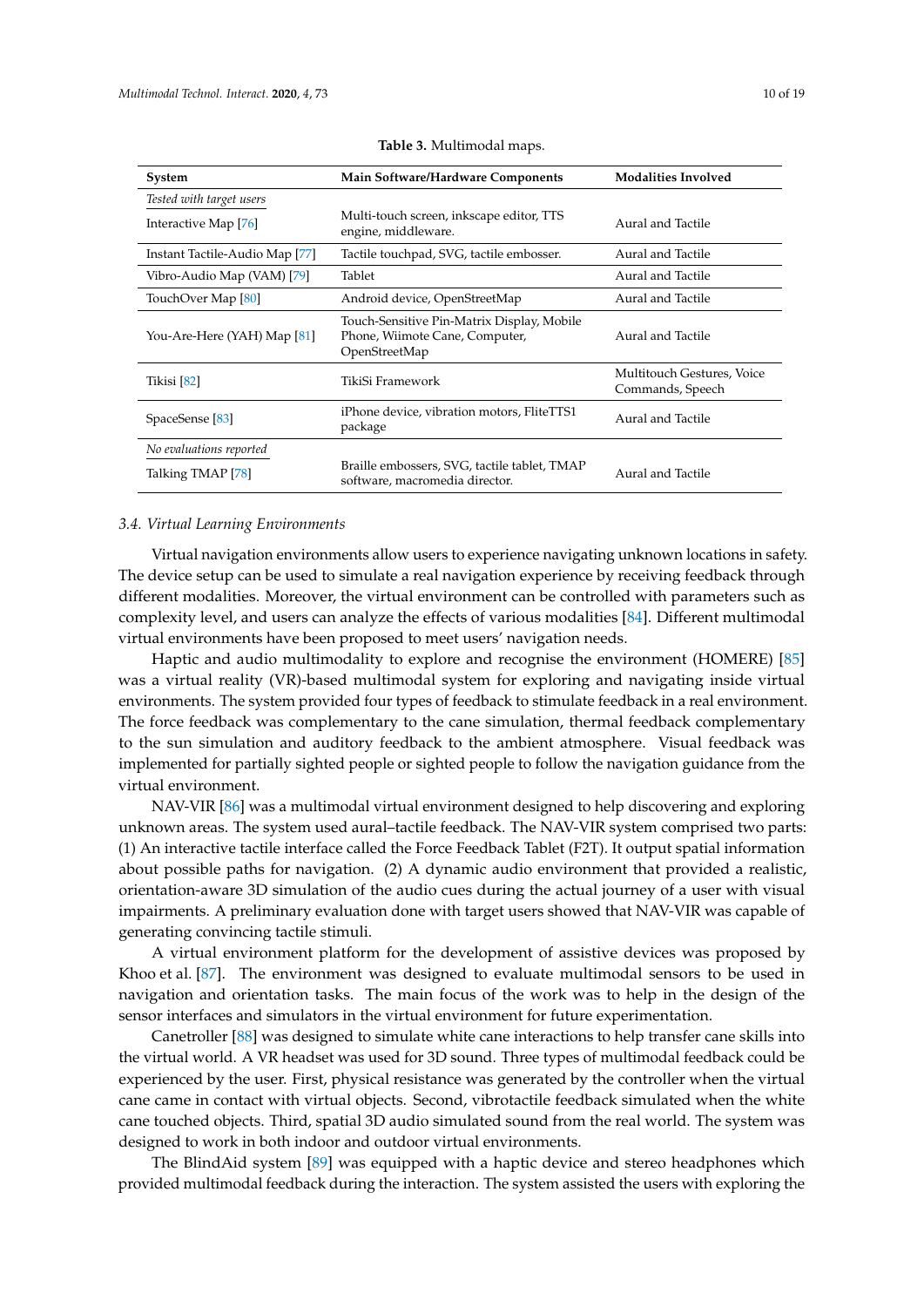virtual environment based on their prior real space orientation skills. Additionally, the system provided spatial landmarks through haptic and auditory cues. Three modalities of operation (visual, aural and haptic) provided spatial information.

The system proposed by Kunz et al. [\[84\]](#page-17-5) helped users build a cognitive navigation map of the surroundings. The virtual environment was controllable and could map objects such as walls and stairs to real-world entities. The user received acoustic and/or haptic feedback when an obstacle was detected in the environment.

Most of the papers discussed here employed recent technological advancements such as VR and 3D sound. A summary of the works on virtual learning environments for navigation is given in Table [4.](#page-10-1)

<span id="page-10-1"></span>

| System                              | Main Software/Hardware Components                                                                                                                           | <b>Modalities Involved</b>                         |
|-------------------------------------|-------------------------------------------------------------------------------------------------------------------------------------------------------------|----------------------------------------------------|
| Tested with target users            |                                                                                                                                                             |                                                    |
| <b>NAV-VIR</b> [86]                 | Tablet, 2 servomotors moving a flat joystick,<br>Arduino single-board microcontroller, and<br>immersive HRTF-based 3D audio simulation,<br>Google VR Audio. | Force, 3D Audio Cues                               |
| HOMERE <sup>[85]</sup>              | VIRTUOSE 3D, Haptic device, infrared lamps,<br>speakers, gamepad, Sense8 for graphics<br>rendering and VORTEX 1.5 for collision<br>detection speakers.      | Force, Thermal,<br>Aural, Haptic and<br>Visual     |
| Canetroller [88]                    | Folding canes, magnetic particle brake, voice<br>coil, Vive tracker, VR headset for 3D audio,<br>IMU with gyro and accelerometer, Unity game<br>engine.     | Breaking feedback,<br>Vibrotactile and 3D<br>Audio |
| BlindAid [89]                       | Computer, desktop phantom.                                                                                                                                  | Aural and Haptic                                   |
| Tested with blindfolded users       |                                                                                                                                                             |                                                    |
| Virtual Navigation Environment [84] | Intersense DOF tracking system, Oculus Rift<br>DK, headphones, Arduino Uno microcontroller,<br>Unity game engine.                                           | Aural and Haptic                                   |
| No evaluations reported             |                                                                                                                                                             |                                                    |
| Multimodal Sensors VE [87]          | XBox controller, Microsoft Kinect, head<br>mounted electrodes, Brainport's vision<br>technology.                                                            | Aural, Vibration and<br>Haptics                    |

**Table 4.** Multimodal virtual navigation environments.

## <span id="page-10-0"></span>**4. Discussion**

Behavioral and cognitive neuroscience studies conducted by Ho et al. [\[90\]](#page-17-11), Stanney et al. [\[91\]](#page-17-12) and Calvert et al. [\[92\]](#page-17-13) show that systems with multiple modalities can maximize user information processing. Moreover, systems designed with multimodal preferences can provide various combinations of signals from different sensory modalities and subsequently have beneficial effects on user performance with a particular system. Lee and Spence [\[93\]](#page-17-14) argued that the presentation of multimodal feedback outputs to users was found to have enhanced performance and more pronounced benefits over unimodal systems. However, other studies [\[94](#page-17-15)[–96\]](#page-17-16) claim that multimodal feedback modes can confuse users. Confusion may occur when the user has several multimodal options for one function with a similar purpose but can enter into a dilemma on what to choose and which one is better. In terms of design considerations of a multimodal navigation system, it is important to consider how effectively and easily each of the multimodal feedback methods can be utilized by the users.

Common modalities used in almost all multimodal navigation systems are aural and tactile (see Table [1\)](#page-6-0). Some systems enhance the audio with spatial or 3D audio. Many systems tested their prototypes with the target users, while some reported tests with blindfolded users. Some authors did not document any user evaluation of their systems.

The multimodal interfaces discussed in this review mostly utilized mobile systems such as tablets and smartphones (see Table [2\)](#page-7-0). Different modalities such as aural (in the form of messages and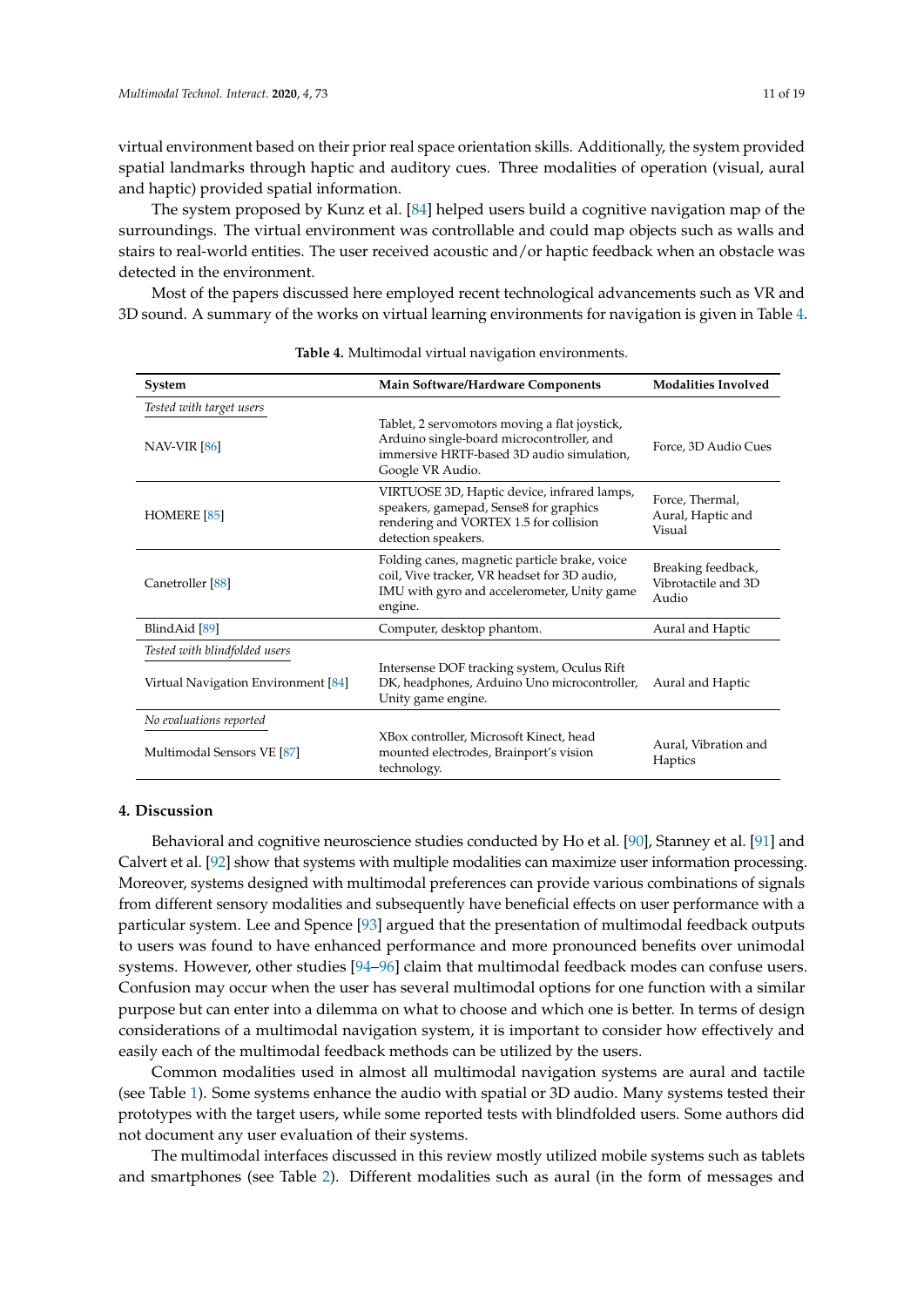non-speech alerts) and vibration cues were used in the systems for interaction. The multimodal maps mainly used the aural and tactile modalities (see Table [3\)](#page-9-0). In cases in which systems have not been evaluated with users, it is impossible to conclude whether the intentions of the systems were met.

The different hardware components in the virtual-navigation laboratory environment can simulate different modalities in the real-time environments (see Table [4\)](#page-10-1). The common modalities—such as audio, and haptic and its variants, such as vibration and force feedback—could be simulated in a virtual environment setup. These virtual training platforms claimed to help the users to experience the multimodal navigation systems before proceeding to the navigation in real environments.

It is interesting to note that almost all multimodal systems reviewed here employed the aural modality. Some user-interaction studies validate this perspective by pointing out that speech cues can be useful in providing mobility feedback for users [\[97](#page-17-17)[,98\]](#page-18-0). This may be because audio modality can be a suitable choice when the users want to hear information about the environment during navigation. Moreover, empirical results show that users are uncomfortable when using audio feedback in public environments [\[99\]](#page-18-1). In noisy environments such as public places, it can be challenging to hear audio feedback. Additionally, users might have a social stigma when they think that auditory feedback is audible to the public as well. There are also privacy and security concerns in using audio feedback in public environments.

The advantage of haptic feedback is that the users can use it anywhere, anytime, without interrupting others. At the same time, vibrations are often more similar to each other, and not easy to distinguish compared to auditory feedback, which might create confusion among users [\[99\]](#page-18-1).

#### <span id="page-11-0"></span>**5. Recommendations and Challenges in the Design of Multimodal Navigation Systems**

#### *5.1. Recommendations*

Multimodal technology is a promising candidate in human–machine interfaces which may improve the accessibility within user environments such as mobile devices and navigation systems. The study conducted by Giudice [\[6\]](#page-13-3) showed the importance of developing useful learning strategies to remedy travel-related problems faced by the users and argued that the focus of the research must be redirected to consider spatial information from all sensory modalities. Wentzel et al. [\[100\]](#page-18-2) also supported the fact that multimodality is the key necessity for accessibility for a broad audience. Moreover, the authors confirmed that in an accessibility system, different modalities of interaction should be available and should be equivalent to each other. The European Telecommunications Standards Institute (ETSI) guidelines [\[101\]](#page-18-3) prioritize the use of multimodal presentation and interaction for accessible systems. Two multimodality principles are mentioned in the guidelines. First, the use of multimodal presentation of information, which allows users with different preferences and abilities to use information in their desired manner. Second, the use of multimodal interaction to allow users to interact with a system, which follows individual needs and preferences. In addition, Wentzel et al. [\[100\]](#page-18-2) suggested that a system or an application should be able to provide relevant multimodal feedback on user behavior. Since different users have different preferences, it is more appropriate to have customizable system settings for input/output modalities and frequency of feedback.

Based on the review, analysis and discussion presented herein, we put forward the following recommendations.

- **Multimodality**—multiple modalities should be available, and among them, audio feedback is always expected.
- **Customisability**—flexible customisation option should be available for user-preferred settings.
- **Extendibility**—it should be possible to extend a new feature or a new modality at a later stage.
- **Portability**—the whole system should be portable and should not create an extra burden to the user with many devices.
- **Simplicity**—adding additional modalities should not make the users feel that the system is complex or create confusion in selecting them.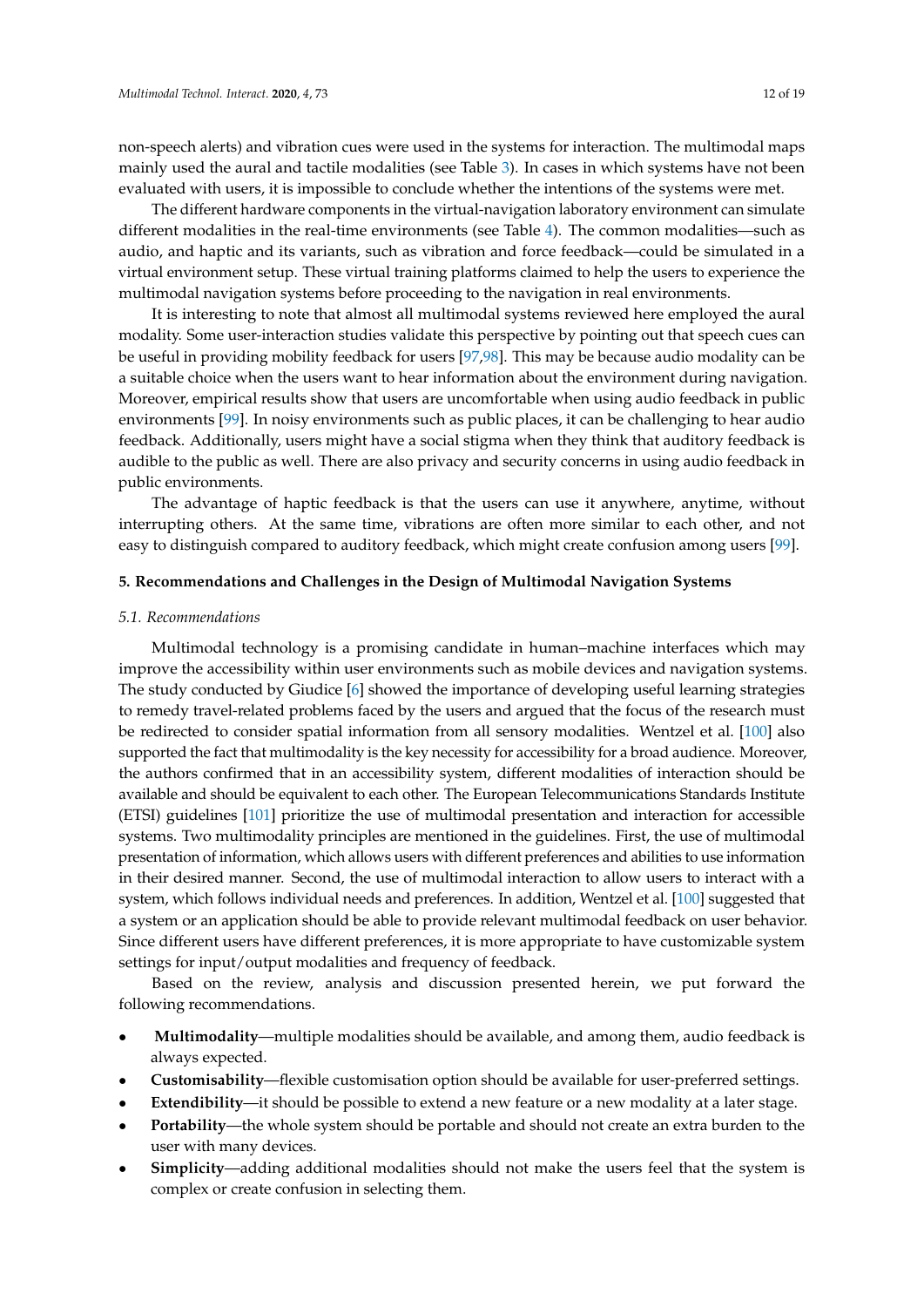- **Dynamic mode selection**—it should allow users to dynamically select the most appropriate mode of interaction for their current needs/environments.
- **Adaptability**—using machine learning techniques, multimodal systems can be designed to be adaptable based on varying environments.
- **Privacy and security**—it should address both the privacy and the security of the user.

#### *5.2. Challenges*

Adoption of multimodality in navigation system design also introduces some challenges. There can be system implementation level challenges and challenges associated with user adaptability to a new system. System-level challenges may occur during the stages such as data acquisition, transfer, fusion, processing and in the final delivery in a suitable form and an environment. Limited availability of multimodal datasets for navigation purposes is a barrier in the related research works [\[102\]](#page-18-4). Even though some multimodal datasets have been reported [\[103–](#page-18-5)[105\]](#page-18-6), the contributions in this area are scarce. Developers can face challenges in training and implementing the system with these limited options.

Vainio [\[57\]](#page-15-20) showed that when users interact with a multimodal navigation system, they exhibit different patterns. For instance, either the users interact with a system simultaneously, or they integrate their interaction sequentially. Designing a system with varying user preferences could be challenging for developers. The processing stage in a multimodal system involves additional hurdles. Finding a suitable fusion level and fusion algorithm for the multimodal data is one of them. Caspo et al. [\[106\]](#page-18-7) pointed out the trade-offs between the storage and the generation of different multimodalities while designing a multimodal system. Even though some flexibility in generation in terms of real-time parametrization exists, more complex processing is required. This review does not go into detail about the technical aspects of multimodal fusion and fission, but the complexity involved in the implementation is high [\[102\]](#page-18-4).

Another challenge in the multimodal system design is the delivery of information in a user-preferred form. Different users have different interests and preferences, and these can change depending on their navigation environments. Implementing a system based on the adaptation to user preferences and learning them according to the situations and environmental conditions could be difficult [\[106\]](#page-18-7). Developers cannot decide which the most appropriate modality is and what is more favorable for a particular user. Moreover, if developers integrate too many multimodal feedback options, the user can get confused and distracted. As stated by Liljedahl et al. [\[107\]](#page-18-8), good user experiences do not require cutting edge technology, but careful design of a multimodal user-centered system could provide better results. Determining the appropriate multimodal feedback methods based on the changing environmental conditions should be done before designing a system. One possible approach to address this would be to use machine learning to understand user preferences and make suitable recommendations. Research shows that it is possible to implement a system with self-learning to enable adaptive settings based on user preferences in varying environments [\[108,](#page-18-9)[109\]](#page-18-10).

Yet another challenge is how to make a multimodal system comfortable for users. Any user with visual impairment should not experience any difficulty in using the system. Moreover, adding multiple modalities is analogous to adding an extra layer of complexity to the system. Experiences of difficulties may lead to abandoning the technology [\[110\]](#page-18-11).

# <span id="page-12-0"></span>**6. Conclusions**

Multimodal technology can be considered as a promising option that can be utilized in the design of effective and accessible navigation systems for users with visual impairments. Multimodal navigation solutions proposed for people with visual impairments were reviewed. The primary modalities that are utilized in almost every multimodal navigation system discussed in this review are aural and tactile. Even though many multimodal navigation solutions have been proposed, there is little evidence of what degree the target users continued to use these technologies in practice.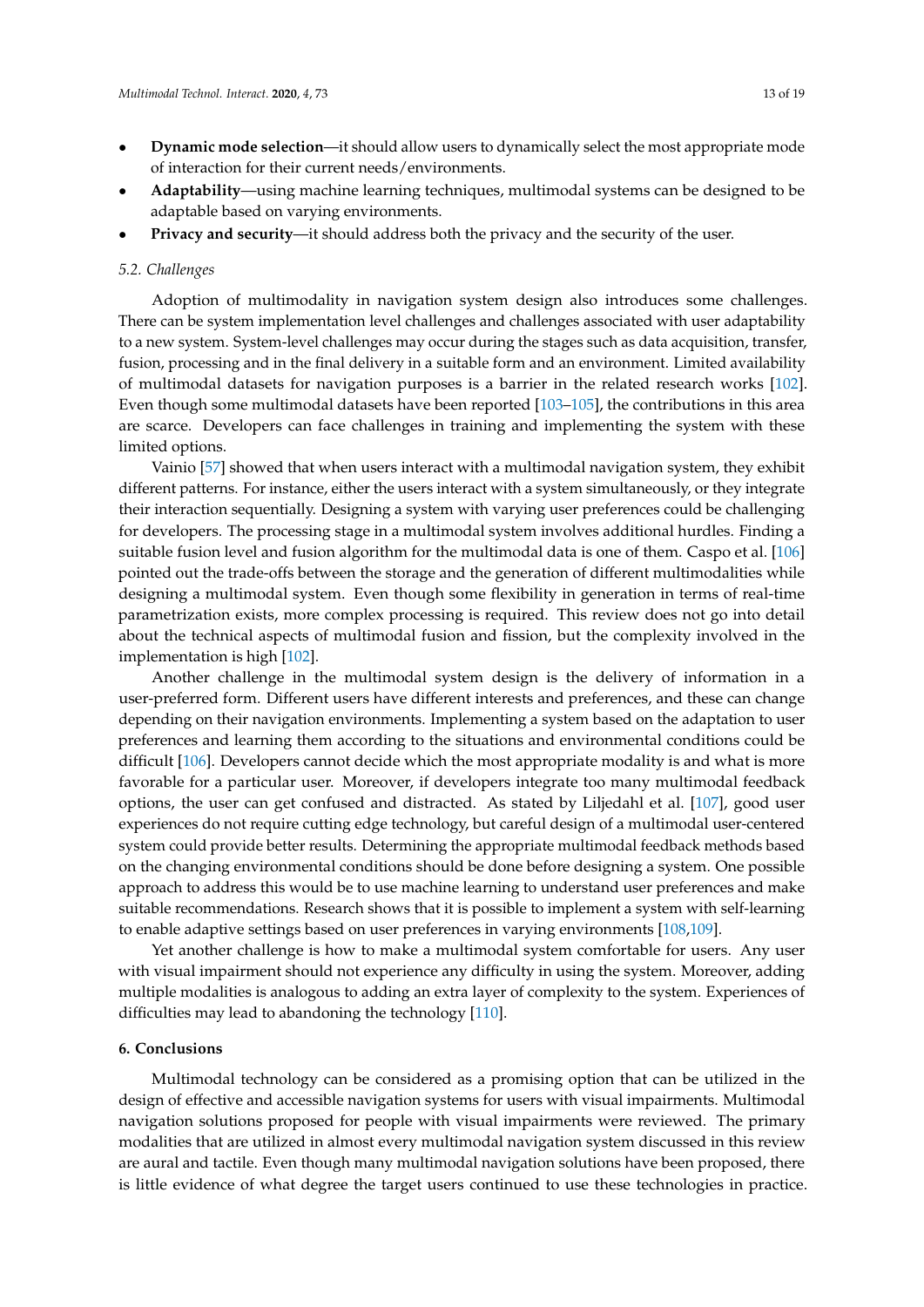Studies concerning the extent to which multimodal systems are helpful for people with visual impairments in real-life navigation contexts are an important avenue to consider. Challenges are associated with designing, implementing and using multimodal navigation systems. Exploring the effectiveness of recent advancements in artificial intelligence and related technologies to help with tackling the different challenges in multimodality is an important area of future research. Moreover, we argue that more studies are needed to better understand the evolving preferences in modalities among users with visual impairments.

**Author Contributions:** Conceptualization, B.K.; methodology, B.K.; investigation, B.K.; writing–original draft preparation, B.K.; writing–review and editing, R.S. and F.E.S.; visualization, B.K.; supervision, R.S. and F.E.S.; project administration, R.S.; funding acquisition, R.S. All authors have read and agreed to the published version of the manuscript.

**Funding:** This research received no external funding.

**Acknowledgments:** The authors thank the anonymous reviewers for their valuable comments throughout the manuscript revision process.

**Conflicts of Interest:** The authors declare no conflict of interest.

# **References**

- <span id="page-13-0"></span>1. Montello, D.R. Navigation. In *The Cambridge Handbook of Visuospatial Thinking*; Cambridge University Press: Cambridge, UK, 2005; pp. 257–294.
- <span id="page-13-1"></span>2. Giudice, N.A.; Legge, G.E. Blind navigation and the role of technology. In *The Engineering Handbook of Smart Technology for Aging, Disability, Additionally, Independence*; Wiley: Hoboken, NJ, USA, 2008; Volume 8, pp. 479–500.
- <span id="page-13-5"></span>3. Schinazi, V.R.; Thrash, T.; Chebat, D.R. Spatial navigation by congenitally blind individuals. *WIREs Cogn. Sci.* **2016**, *7*, 37–58. [\[CrossRef\]](http://dx.doi.org/10.1002/wcs.1375) [\[PubMed\]](http://www.ncbi.nlm.nih.gov/pubmed/26683114)
- 4. Thinus-Blanc, C.; Gaunet, F. Representation of space in blind persons: vision as a spatial sense? *Psychol. Bull.* **1997**, *121*, 20. [\[CrossRef\]](http://dx.doi.org/10.1037/0033-2909.121.1.20) [\[PubMed\]](http://www.ncbi.nlm.nih.gov/pubmed/9064698)
- <span id="page-13-2"></span>5. Long, R.G.; Hill, E. Establishing and maintaining orientation for mobility. In *Foundations of Orientation and Mobility*; American Foundation for the Blind: Arlington County, VA, USA, 1997; Volume 1.
- <span id="page-13-3"></span>6. Giudice, N.A. Navigating without vision: Principles of blind spatial cognition. In *Handbook of Behavioral and Cognitive Geography*; Edward Elgar Publishing: Cheltenham, UK, 2018.
- 7. Riazi, A.; Riazi, F.; Yoosfi, R.; Bahmeei, F. Outdoor difficulties experienced by a group of visually impaired Iranian people. *J. Curr. Ophthalmol.* **2016**, *28*, 85–90. [\[CrossRef\]](http://dx.doi.org/10.1016/j.joco.2016.04.002) [\[PubMed\]](http://www.ncbi.nlm.nih.gov/pubmed/27331153)
- <span id="page-13-4"></span>8. Manduchi, R.; Kurniawan, S. Mobility-related accidents experienced by people with visual impairment. *AER J. Res. Pract. Vis. Impair. Blind.* **2011**, *4*, 44–54.
- <span id="page-13-6"></span>9. dos Santos, A.D.P.; Medola, F.O.; Cinelli, M.J.; Ramirez, A.R.G.; Sandnes, F.E. Are electronic white canes better than traditional canes? A comparative study with blind and blindfolded participants. In *Universal Access in the Information Society*; Springer: Berlin/Heidelberg, Germany, 2020; pp. 1–11.
- <span id="page-13-7"></span>10. Al-Ammar, M.A.; Al-Khalifa, H.S.; Al-Salman, A.S. A proposed indoor navigation system for blind individuals. In Proceedings of the 13th International Conference on Information Integration and Web-based Applications and Services, Ho Chi Minh City, Vitenam, 5–7 December 2011; pp. 527–530.
- <span id="page-13-8"></span>11. Hersh, M.; Johnson, M.A. *Assistive Technology for Visually Impaired and Blind People*; Springer Science & Business Media: Berlin, Germany, 2010.
- <span id="page-13-9"></span>12. Wendt, O. *Assistive Technology: Principles and Applications For Communication Disorders and Special Education*; Brill: Leiden, The Netherlands, 2011.
- <span id="page-13-10"></span>13. Chanana, P.; Paul, R.; Balakrishnan, M.; Rao, P. Assistive technology solutions for aiding travel of pedestrians with visual impairment. *J. Rehabil. Assist. Technol. Eng.* **2017**, *4*. [\[CrossRef\]](http://dx.doi.org/10.1177/2055668317725993)
- <span id="page-13-12"></span>14. Bhowmick, A.; Hazarika, S.M. An insight into assistive technology for the visually impaired and blind people: state-of-the-art and future trends. *J. Multimodal User Interfaces* **2017**, *11*, 149–172. [\[CrossRef\]](http://dx.doi.org/10.1007/s12193-016-0235-6)
- <span id="page-13-11"></span>15. Real, S.; Araujo, A. Navigation Systems for the Blind and Visually Impaired: Past Work, Challenges, and Open Problems. *Sensors* **2019**, *19*, 3404. [\[CrossRef\]](http://dx.doi.org/10.3390/s19153404)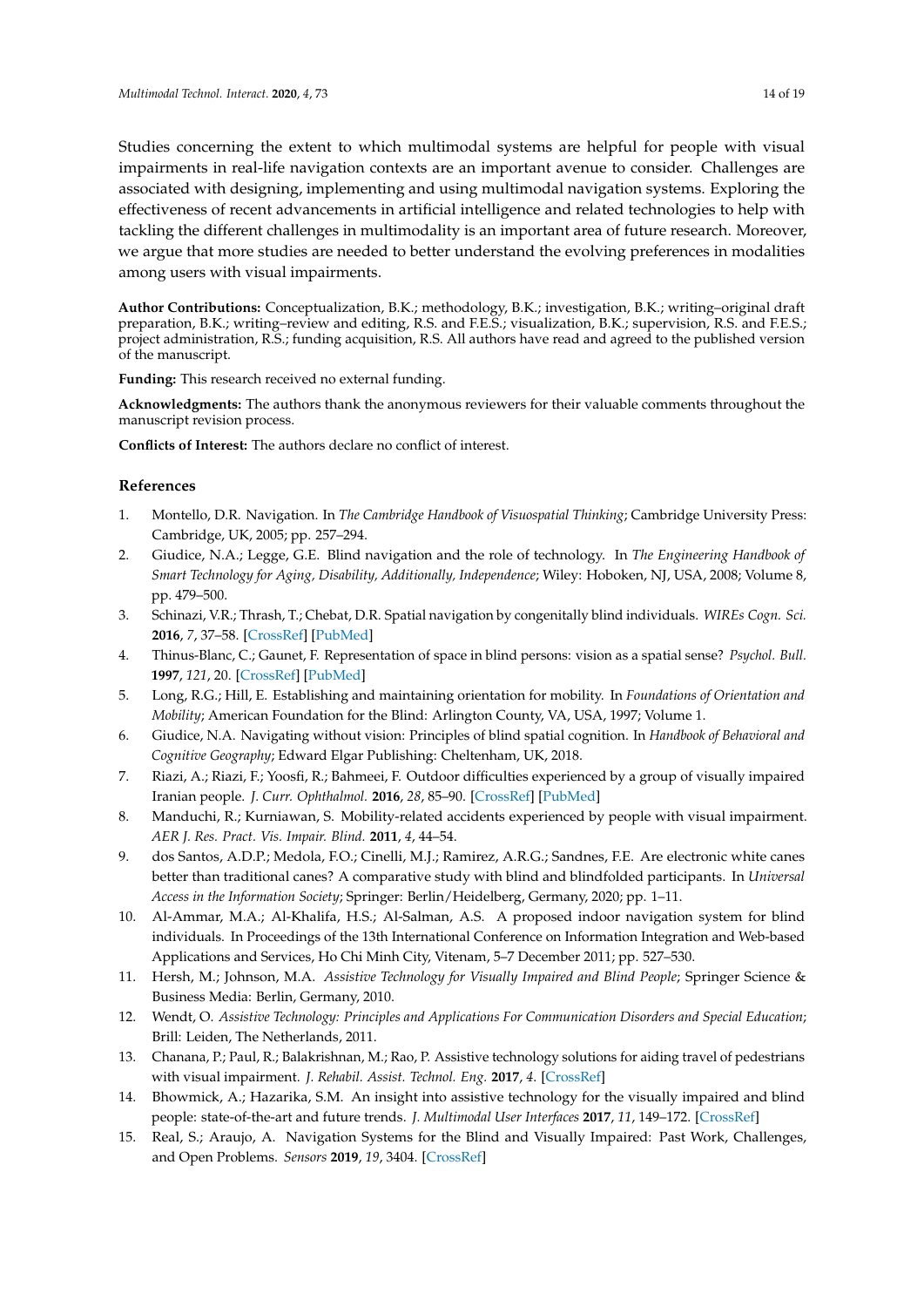- <span id="page-14-0"></span>16. Hersh, M. The design and evaluation of assistive technology products and devices Part 1: Design. In *International Encyclopedia of Rehabilitation*; (Blouin, M. and Stone, J); Center for International Rehabilitation Research Information and Exchange (CIRRIE), University at Buffalo; New York, NY, USA, 2010. Available online: [http://sphhp.buffalo.edu/rehabilitation-science/research-and-facilities/funded-research-archiv](http://sphhp.buffalo.edu/rehabilitation-science/research-and-facilities/funded-research-archive/center-for-international-rehab-research-info-exchange.html) [e/center-for-international-rehab-research-info-exchange.html](http://sphhp.buffalo.edu/rehabilitation-science/research-and-facilities/funded-research-archive/center-for-international-rehab-research-info-exchange.html) (accessed on 14 August 2020).
- <span id="page-14-1"></span>17. Assistive Technology. 2018. Available online: [https://www.who.int/news-room/fact-sheets/detail/assisti](https://www.who.int/news-room/fact-sheets/detail/assistive-technology) [ve-technology](https://www.who.int/news-room/fact-sheets/detail/assistive-technology) (accessed on 14 August 2020).
- <span id="page-14-2"></span>18. Lin, B.S.; Lee, C.C.; Chiang, P.Y. Simple smartphone-based guiding system for visually impaired people. *Sensors* **2017**, *17*, 1371. [\[CrossRef\]](http://dx.doi.org/10.3390/s17061371)
- <span id="page-14-3"></span>19. Khan, I.; Khusro, S.; Ullah, I. Technology-assisted white cane: evaluation and future directions. *PeerJ* **2018**, *6*, e6058. [\[CrossRef\]](http://dx.doi.org/10.7717/peerj.6058)
- <span id="page-14-4"></span>20. Manduchi, R.; Coughlan, J. (Computer) vision without sight. *Commun. ACM* **2012**, *55*, 96–104. [\[CrossRef\]](http://dx.doi.org/10.1145/2063176.2063200)
- <span id="page-14-5"></span>21. Ton, C.; Omar, A.; Szedenko, V.; Tran, V.H.; Aftab, A.; Perla, F.; Bernstein, M.J.; Yang, Y. LIDAR Assist spatial sensing for the visually impaired and performance analysis. *IEEE Trans. Neural Syst. Rehabil. Eng.* **2018**, *26*, 1727–1734. [\[CrossRef\]](http://dx.doi.org/10.1109/TNSRE.2018.2859800) [\[PubMed\]](http://www.ncbi.nlm.nih.gov/pubmed/30047892)
- <span id="page-14-6"></span>22. Croce, D.; Giarré, L.; Pascucci, F.; Tinnirello, I.; Galioto, G.E.; Garlisi, D.; Valvo, A.L. An indoor and outdoor navigation system for visually impaired people. *IEEE Access* **2019**, *7*, 170406–170418. [\[CrossRef\]](http://dx.doi.org/10.1109/ACCESS.2019.2955046)
- 23. Galioto, G.; Tinnirello, I.; Croce, D.; Inderst, F.; Pascucci, F.; Giarré, L. Sensor fusion localization and navigation for visually impaired people. In Proceedings of the 2018 European Control Conference (ECC), Limassol, Cyprus, 12–15 June 2018; pp. 3191–3196.
- <span id="page-14-7"></span>24. Kuriakose, B.; Shrestha, R.; Sandnes, F.E. Smartphone Navigation Support for Blind and Visually Impaired People-A Comprehensive Analysis of Potentials and Opportunities. In *International Conference on Human-Computer Interaction*; Springer: Berlin, Germany, 2020; pp. 568–583.
- <span id="page-14-8"></span>25. Bernsen, N.O.; Dybkjær, L. *Modalities and Devices*; Springer: London, UK, 2010; pp. 67–111.
- <span id="page-14-9"></span>26. What Is Multimodality. 2013. Available online: [https://www.igi-global.com/dictionary/new-telerehabilitation-s](https://www.igi-global.com/dictionary/new-telerehabilitation-services-elderly/19644) [ervices-elderly/19644](https://www.igi-global.com/dictionary/new-telerehabilitation-services-elderly/19644) (accessed on 14 August 2020).
- <span id="page-14-10"></span>27. Mittal, S.; Mittal, A. Versatile question answering systems: seeing in synthesis. *Int. J. Intell. Inf. Database Syst.* **2011**, *5*, 119–142. [\[CrossRef\]](http://dx.doi.org/10.1504/IJIIDS.2011.038968)
- <span id="page-14-11"></span>28. Jaimes, A.; Sebe, N. Multimodal human–computer interaction: A survey. *Comput. Vis. Image Understand.* **2007**, *108*, 116–134. [\[CrossRef\]](http://dx.doi.org/10.1016/j.cviu.2006.10.019)
- <span id="page-14-12"></span>29. Bourguet, M.L. *Designing and Prototyping Multimodal Commands*; IOS Press: Amsterdam, The Netherlands, 2003; Volume 3, pp. 717–720.
- <span id="page-14-13"></span>30. Bourbakis, N.; Keefer, R.; Dakopoulos, D.; Esposito, A. A multimodal interaction scheme between a blind user and the tyflos assistive prototype. In Proceedings of the 2008 20th IEEE International Conference on Tools with Artificial Intelligence, Dayton, OH, USA, 3–5 November 2008; Volume 2, pp. 487–494.
- <span id="page-14-19"></span>31. Basori, A.H. HapAR: Handy Intelligent Multimodal Haptic and Audio-Based Mobile AR Navigation for the Visually Impaired. In *Technological Trends in Improved Mobility of the Visually Impaired*; Springer: Cham, Switzerland, 2020; pp. 319–334.
- <span id="page-14-14"></span>32. Fusiello, A.; Panuccio, A.; Murino, V.; Fontana, F.; Rocchesso, D. A multimodal electronic travel aid device. In Proceedings of the Fourth IEEE International Conference on Multimodal Interfaces, Pittsburgh, PA, USA, 16 October 2002; pp. 39–44.
- <span id="page-14-15"></span>33. Nair, V.; Budhai, M.; Olmschenk, G.; Seiple, W.H.; Zhu, Z. ASSIST: personalized indoor navigation via multimodal sensors and high-level semantic information. In *Proceedings of the European Conference on Computer Vision (ECCV)*; Springer International Publishing: Cham, Switzerland, 2018; pp. 128–143.
- <span id="page-14-16"></span>34. Caraiman, S.; Morar, A.; Owczarek, M.; Burlacu, A.; Rzeszotarski, D.; Botezatu, N.; Herghelegiu, P.; Moldoveanu, F.; Strumillo, P.; Moldoveanu, A. Computer vision for the visually impaired: The sound of vision system. In Proceedings of the IEEE International Conference on Computer Vision Workshops, Venice, Italy, 22–29 October 2017; pp. 1480–1489.
- <span id="page-14-17"></span>35. Kuriakose, B.; Shrestha, R.; Sandnes, F.E. Tools and Technologies for Blind and Visually Impaired Navigation Support: A Review. *IETE Tech. Rev.* **2020**, 1–16. [\[CrossRef\]](http://dx.doi.org/10.1080/02564602.2020.1819893)
- <span id="page-14-18"></span>36. Karray, F.; Alemzadeh, M.; Saleh, J.A.; Arab, M.N. Human-computer interaction: Overview on state of the art. *Int. J. Smart Sens. Intell. Syst.* **2008**, *1*, 137–159. [\[CrossRef\]](http://dx.doi.org/10.21307/ijssis-2017-283)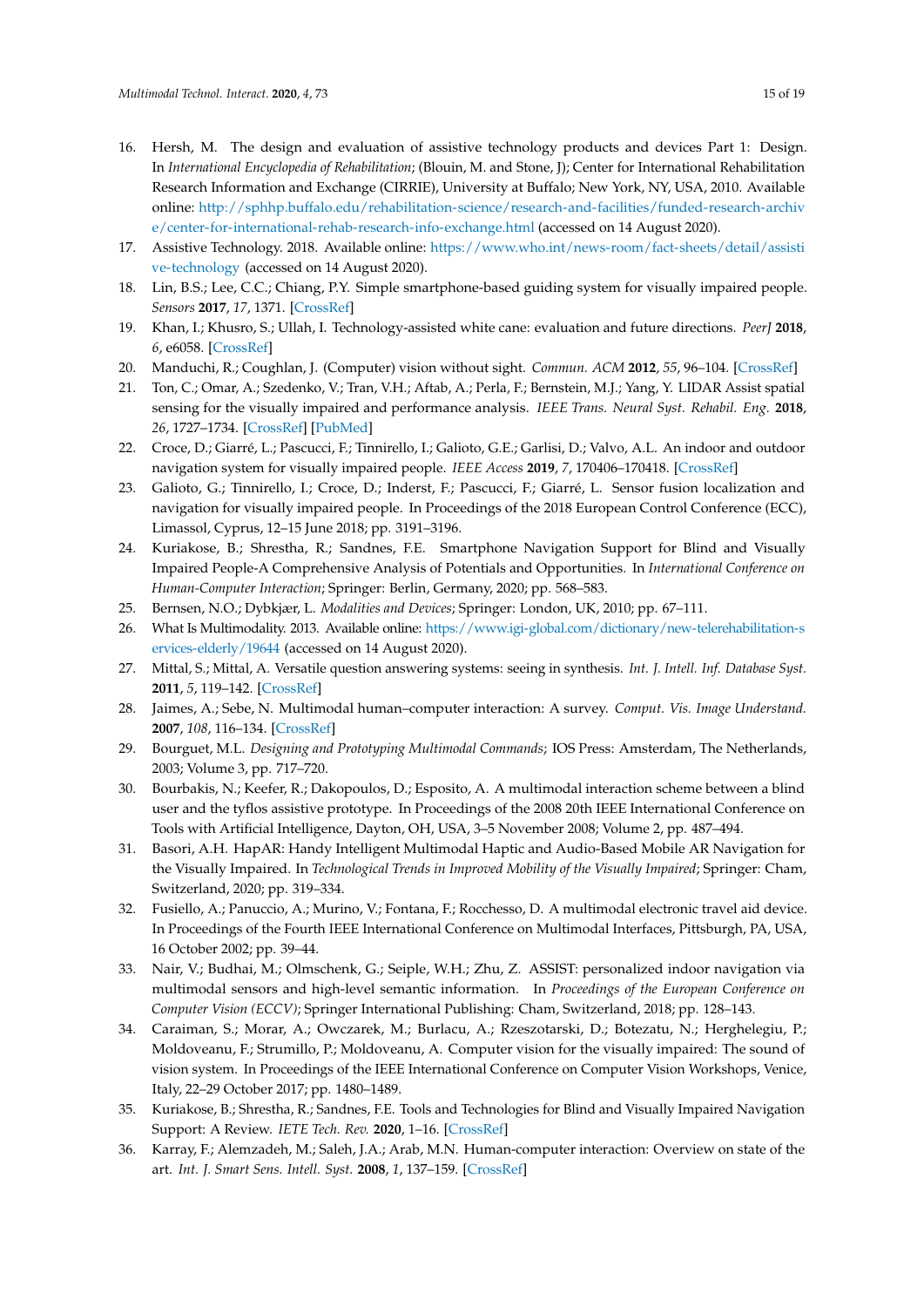- <span id="page-15-0"></span>37. Oviatt, S.; Lunsford, R.; Coulston, R. Individual differences in multimodal integration patterns: What are they and why do they exist? In Proceedings of the SIGCHI Conference on Human Factors in Computing Systems, Portland, OR, USA, 2–7 April 2005; pp. 241–249.
- <span id="page-15-1"></span>38. Bohus, D.; Horvitz, E. Facilitating multiparty dialog with gaze, gesture, and speech. In Proceedings of the International Conference on Multimodal Interfaces and the Workshop on Machine Learning for Multimodal Interaction, Beijing, China, 2–12 November 2010; pp. 1–8.
- <span id="page-15-2"></span>39. Oviatt, S.; Cohen, P.; Wu, L.; Duncan, L.; Suhm, B.; Bers, J.; Holzman, T.; Winograd, T.; Landay, J.; Larson, J.; et al. Designing the user interface for multimodal speech and pen-based gesture applications: state-of-the-art systems and future research directions. *Hum.-Comput. Interact.* **2000**, *15*, 263–322. [\[CrossRef\]](http://dx.doi.org/10.1207/S15327051HCI1504_1)
- <span id="page-15-3"></span>40. Huang, D.S.; Jo, K.H.; Figueroa-García, J.C. Intelligent Computing Theories and Application. In Proceedings of the 13th International Conference, ICIC 2017, Liverpool, UK, 7–10 August 2017; Springer: Berlin, Germany, 2017; Volume 10362.
- <span id="page-15-4"></span>41. Palanque, P.; Graham, T.C.N. Interactive Systems. Design, Specification, and Verification. In Proceedings of the 7th International Workshop, DSV-IS 2000, Limerick, Ireland, 5–6 June 2000; Revised Papers, Number 1946; Springer Science & Business Media: Berlin, Germany, 2001.
- <span id="page-15-5"></span>42. Bernsen, N.O. Multimodality theory. In *Multimodal User Interfaces*; Springer: Berlin, Germany, 2008; pp. 5–29.
- <span id="page-15-6"></span>43. Jacko, J.A. *Human Computer Interaction Handbook: Fundamentals, Evolving Technologies, and Emerging Applications*; CRC Press: Boca Raton, FL, USA, 2012.
- <span id="page-15-7"></span>44. Kurosu, M. Human-Computer Interaction: Interaction Modalities and Techniques. In Proceedings of the 15th International Conference, HCI International 2013, Las Vegas, NV, USA, 12–26 July 2013; Springer: Berlin, Germany, 2013; Volume 8007.
- <span id="page-15-8"></span>45. Bainbridge, W.S. *Berkshire Encyclopedia of Human-Computer Interaction*; Berkshire Publishing Group LLC: Great Barrington, MA, USA, 2004; Volume 1.
- <span id="page-15-9"></span>46. Epstein, Z. Siri Said to Be Driving Force behind Huge iPhone 4S Sales. 2011. Available online: [https://bgr.co](https://bgr.com/2011/11/02/siri-said-to-be-driving-force-behind-huge-iphone-4s-sales/) [m/2011/11/02/siri-said-to-be-driving-force-behind-huge-iphone-4s-sales/](https://bgr.com/2011/11/02/siri-said-to-be-driving-force-behind-huge-iphone-4s-sales/) (accessed on 14 August 2020).
- <span id="page-15-10"></span>47. Grifoni, P.; Ferri, F.; Caschera, M.C.; D'Ulizia, A.; Mazzei, M. MIS: Multimodal Interaction Services in a cloud perspective. *arXiv* **2014**, arXiv:1704.00972.
- <span id="page-15-11"></span>48. Hoy, M.B. Alexa, Siri, Cortana, and more: An introduction to voice assistants. *Med. Ref. Serv. Q.* **2018**, *37*, 81–88. [\[CrossRef\]](http://dx.doi.org/10.1080/02763869.2018.1404391)
- <span id="page-15-12"></span>49. Kepuska, V.; Bohouta, G. Next-generation of virtual personal assistants (microsoft cortana, apple siri, amazon alexa and google home). In Proceedings of the 2018 IEEE 8th Annual Computing and Communication Workshop and Conference (CCWC), Las Vegas, NV, USA, 8–10 January 2018; pp. 99–103.
- <span id="page-15-13"></span>50. Kurkovsky, S. *Multimodality in Mobile Computing and Mobile Devices: Methods for Adaptable Usability*; IGI Global: Hershey, PA, USA, 2010.
- <span id="page-15-14"></span>51. Djaid, N.T.; Saadia, N.; Ramdane-Cherif, A. Multimodal Fusion Engine for an Intelligent Assistance Robot Using Ontology. *Procedia Comput. Sci.* **2015**, *52*, 129–136. [\[CrossRef\]](http://dx.doi.org/10.1016/j.procs.2015.05.041)
- <span id="page-15-15"></span>52. Corradini, A.; Mehta, M.; Bernsen, N.O.; Martin, J.; Abrilian, S. Multimodal input fusion in human-computer interaction. *NATO Sci. Ser. Sub Ser. III Comput. Syst. Sci.* **2005**, *198*, 223.
- <span id="page-15-16"></span>53. D'Ulizia, A. Exploring multimodal input fusion strategies. In *Multimodal Human Computer Interaction and Pervasive Services*; IGI Global: Hershey, PA, USA, 2009; pp. 34–57.
- <span id="page-15-17"></span>54. Caschera, M.C.; Ferri, F.; Grifoni, P. Multimodal interaction systems: Information and time features. *Int. J. Web Grid Serv.* **2007**, *3*, 82–99. [\[CrossRef\]](http://dx.doi.org/10.1504/IJWGS.2007.012638)
- <span id="page-15-18"></span>55. Grifoni, P. *Multimodal Human Computer Interaction and Pervasive Services*; IGI Global: Hershey, PA, USA, 2009.
- <span id="page-15-19"></span>56. Dumas, B.; Lalanne, D.; Oviatt, S. Multimodal interfaces: A survey of principles, models and frameworks. In *Human Machine Interaction*; Springer: Berlin, Germany, 2009; pp. 3–26.
- <span id="page-15-20"></span>57. Vainio, T. Exploring cues and rhythm for designing multimodal tools to support mobile users in wayfinding. In *CHI'09 Extended Abstracts on Human Factors in Computing Systems*; ACM: New York, NY, USA, 2009; pp. 3715–3720.
- <span id="page-15-21"></span>58. Brock, A.M.; Truillet, P.; Oriola, B.; Picard, D.; Jouffrais, C. Interactivity improves usability of geographic maps for visually impaired people. *Hum.–Comput. Interact.* **2015**, *30*, 156–194. [\[CrossRef\]](http://dx.doi.org/10.1080/07370024.2014.924412)
- <span id="page-15-22"></span>59. Paternó, F. Interactive Systems: Design, Specification, and Verification. In Proceedings of the 1st Eurographics Workshop, Bocca Di Magra, Italy, 8–10 June 1994; Springer Science & Business Media: Berlin, Germany, 2012.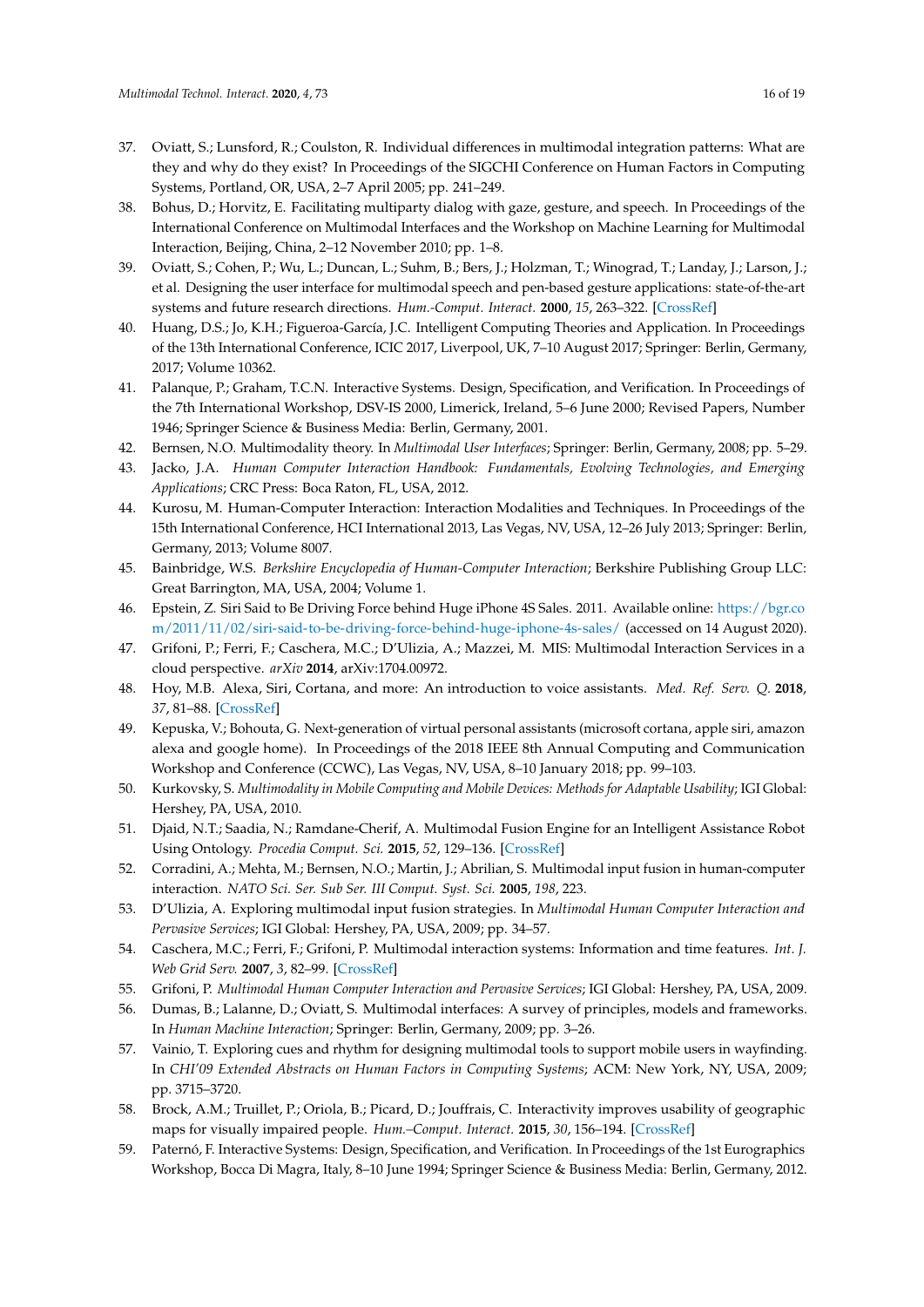- <span id="page-16-0"></span>60. Sears, A.; Jacko, J.A. *Human-Computer Interaction: Designing for Diverse Users and Domains*; CRC Press: Boca Raton, FL, USA, 2009.
- <span id="page-16-1"></span>61. van der Bie, J.; Ben Allouch, S.; Jaschinski, C. Communicating Multimodal Wayfinding Messages For Visually Impaired People Via Wearables. In Proceedings of the 21st International Conference on Human-Computer Interaction with Mobile Devices and Services, Taipei Taiwan, 1–4 October 2019; Association for Computing Machinery: New York, NY, USA, 2019; pp. 1–7.
- <span id="page-16-2"></span>62. Tang, M. Benefits of Bone Conduction and Bone Conduction Headphones. 2019. Available online: [https:](https://www.soundguys.com/bone-conduction-headphones-20580/) [//www.soundguys.com/bone-conduction-headphones-20580/](https://www.soundguys.com/bone-conduction-headphones-20580/) (accessed on 14 August 2020).
- <span id="page-16-3"></span>63. Gallo, S.; Chapuis, D.; Santos-Carreras, L.; Kim, Y.; Retornaz, P.; Bleuler, H.; Gassert, R. Augmented white cane with multimodal haptic feedback. In Proceedings of the 2010 3rd IEEE RAS & EMBS International Conference on Biomedical Robotics and Biomechatronics, Tokyo, Japan, 26–29 September 2010; pp. 149–155.
- <span id="page-16-4"></span>64. Zeng, L.; Weber, G.; Simros, M.; Conradie, P.; Saldien, J.; Ravyse, I.; van Erp, J.; Mioch, T. Range-IT: detection and multimodal presentation of indoor objects for visually impaired people. In Proceedings of the MobileHCI '17: 19th International Conference on Human-Computer Interaction with Mobile Devices and Services, Vienna, Austria, 4–7 September 2017; Association for Computing Machinery: New York, NY, USA, 2017; pp. 1–6.
- <span id="page-16-5"></span>65. Hosseini, S.M.F.; Riener, A.; Bose, R.; Jeon, M. *"Listen2dRoom": Helping Visually Impaired People Navigate Indoor Environments Using an Ultrasonic Sensor-Based Orientation Aid*; Georgia Institute of Technology: Atlanta, GA, USA, 2014.
- <span id="page-16-6"></span>66. Ahmetovic, D.; Gleason, C.; Ruan, C.; Kitani, K.; Takagi, H.; Asakawa, C. NavCog: A navigational cognitive assistant for the blind. In Proceedings of the 18th International Conference on Human-Computer Interaction with Mobile Devices and Services, Florence, Italy, 6–9 September 2016; pp. 90–99.
- <span id="page-16-7"></span>67. Chang, Y.; Chen, J.; Franklin, T.; Zhang, L.; Ruci, A.; Tang, H.; Zhu, Z. Multimodal Information Integration for Indoor Navigation Using a Smartphone. In Proceedings of the 2020 IEEE 21st International Conference on Information Reuse and Integration for Data Science (IRI), Las Vegas, NV, USA, 11–13 August 2020; pp. 59–66.
- <span id="page-16-8"></span>68. Loomis, J.M.; Golledge, R.G.; Klatzky, R.L. Navigation system for the blind: Auditory display modes and guidance. *Presence* **1998**, *7*, 193–203. [\[CrossRef\]](http://dx.doi.org/10.1162/105474698565677)
- <span id="page-16-9"></span>69. Loomis, J.M.; Marston, J.R.; Golledge, R.G.; Klatzky, R.L. Personal guidance system for people with visual impairment: A comparison of spatial displays for route guidance. *J. Vis. Impair. Blind.* **2005**, *99*, 219–232. [\[CrossRef\]](http://dx.doi.org/10.1177/0145482X0509900404)
- <span id="page-16-10"></span>70. Wang, H.C.; Katzschmann, R.K.; Teng, S.; Araki, B.; Giarré, L.; Rus, D. Enabling independent navigation for visually impaired people through a wearable vision-based feedback system. In Proceedings of the 2017 IEEE international conference on robotics and automation (ICRA), Singapore, 29 May–3 June 2017; pp. 6533–6540.
- <span id="page-16-11"></span>71. Diaz, C.; Payandeh, S. Multimodal Sensing Interface for Haptic Interaction. *J. Sens.* **2017**, *2017*. [\[CrossRef\]](http://dx.doi.org/10.1155/2017/2072951)
- <span id="page-16-12"></span>72. Lock, J.C.; Cielniak, G.; Bellotto, N. *A Portable Navigation System with an Adaptive Multimodal Interface for the Blind*; 2017 AAAI Spring Symposium Series; Stanford, CA, USA, 27–29 March 2017; AAAI: Palo Alto, CA, USA, 2017.
- <span id="page-16-13"></span>73. Bellotto, N. A multimodal smartphone interface for active perception by visually impaired. In *IEEE SMC International Workshop on Human-Machine Systems, Cyborgs and Enhancing Devices (HUMASCEND)*; IEEE: Manchester, UK, 2013.
- <span id="page-16-14"></span>74. Turunen, M.; Hakulinen, J.; Kainulainen, A.; Melto, A.; Hurtig, T. Design of a rich multimodal interface for mobile spoken route guidance. In Proceedings of the Eighth Annual Conference of the International Speech Communication Association, Antwerp, Belgium, 27–31 August 2007.
- <span id="page-16-15"></span>75. Ducasse, J.; Brock, A.M.; Jouffrais, C. Accessible interactive maps for visually impaired users. In *Mobility of Visually Impaired People*; Springer: Berlin, Germany, 2018; pp. 537–584.
- <span id="page-16-16"></span>76. Brock, A.; Truillet, P.; Oriola, B.; Picard, D.; Jouffrais, C. Design and user satisfaction of interactive maps for visually impaired people. In *International Conference on Computers for Handicapped Persons*; Springer: Berlin, Germany, 2012; pp. 544–551.
- <span id="page-16-17"></span>77. Wang, Z.; Li, B.; Hedgpeth, T.; Haven, T. Instant tactile-audio map: enabling access to digital maps for people with visual impairment. In Proceedings of the 11th International ACM SIGACCESS Conference on Computers and Accessibility, Pittsbuirgh, PA, USA, 25–28 October 2009; pp. 43–50.
- <span id="page-16-18"></span>78. Miele, J.A.; Landau, S.; Gilden, D. Talking TMAP: Automated generation of audio-tactile maps using Smith-Kettlewell's TMAP software. *Br. J. Vis. Impair.* **2006**, *24*, 93–100. [\[CrossRef\]](http://dx.doi.org/10.1177/0264619606064436)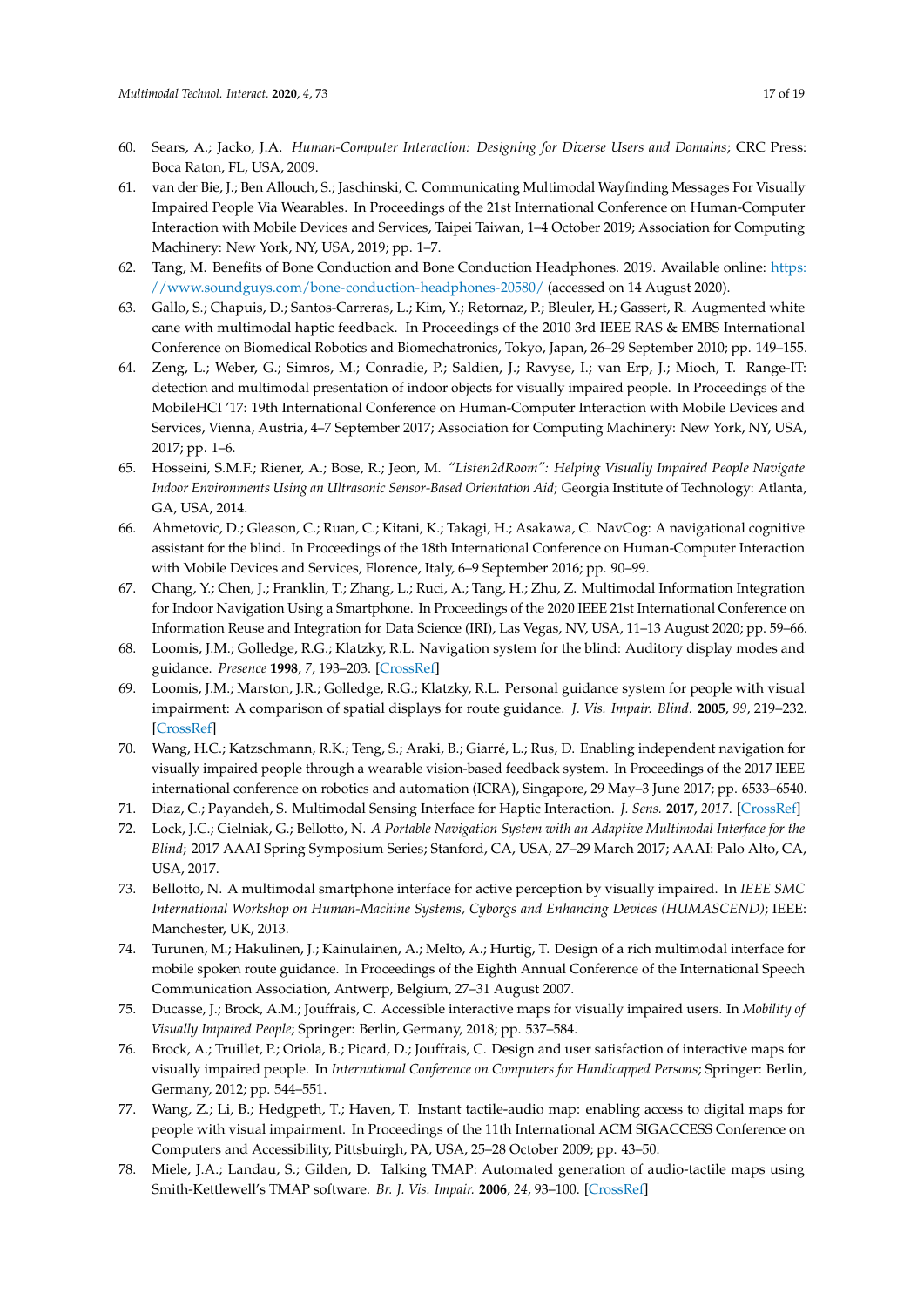- <span id="page-17-0"></span>79. Giudice, N.A.; Guenther, B.A.; Jensen, N.A.; Haase, K.N. Cognitive mapping without vision: Comparing wayfinding performance after learning from digital touchscreen-based multimodal maps vs. embossed tactile overlays. *Front. Hum. Neurosci.* **2020**, *14*, 87. [\[CrossRef\]](http://dx.doi.org/10.3389/fnhum.2020.00087)
- <span id="page-17-1"></span>80. Poppinga, B.; Magnusson, C.; Pielot, M.; Rassmus-Gröhn, K. TouchOver map: Audio-tactile exploration of interactive maps. In Proceedings of the 13th International Conference on Human Computer Interaction with Mobile Devices and Services, Stockholm, Sweden, 30 August–2 September 2011; pp. 545–550.
- <span id="page-17-2"></span>81. Zeng, L.; Weber, G. Exploration of location-aware you-are-here maps on a pin-matrix display. *IEEE Trans. Hum.-Mach. Syst.* **2015**, *46*, 88–100. [\[CrossRef\]](http://dx.doi.org/10.1109/THMS.2015.2477999)
- <span id="page-17-3"></span>82. Bahram, S. Multimodal eyes-free exploration of maps: TIKISI for maps. *ACM SIGACCESS Access. Comput.* **2013**, 3–11. [\[CrossRef\]](http://dx.doi.org/10.1145/2505401.2505402)
- <span id="page-17-4"></span>83. Yatani, K.; Banovic, N.; Truong, K. SpaceSense: Representing geographical information to visually impaired people using spatial tactile feedback. In Proceedings of the SIGCHI Conference on Human Factors in Computing Systems, Austin, TX, USA, 5–10 May 2012, pp. 415–424.
- <span id="page-17-5"></span>84. Kunz, A.; Miesenberger, K.; Zeng, L.; Weber, G. Virtual navigation environment for blind and low vision people. In *International Conference on Computers Helping People with Special Needs*; Springer: Berlin, Germany, 2018; pp. 114–122.
- <span id="page-17-6"></span>85. Lécuyer, A.; Mobuchon, P.; Mégard, C.; Perret, J.; Andriot, C.; Colinot, J.P. HOMERE: A multimodal system for visually impaired people to explore virtual environments. In Proceedings of the IEEE Virtual Reality, Los Angeles, CA, USA, 22–26 March 2003; pp. 251–258.
- <span id="page-17-7"></span>86. Rivière, M.A.; Gay, S.; Romeo, K.; Pissaloux, E.; Bujacz, M.; Skulimowski, P.; Strumillo, P. NAV-VIR: An audio-tactile virtual environment to assist visually impaired people. In Proceedings of the 2019 9th International IEEE/EMBS Conference on Neural Engineering (NER), San Francisco, CA, USA, 20–23 March 2019; pp. 1038–1041.
- <span id="page-17-8"></span>87. Khoo, W.L.; Seidel, E.L.; Zhu, Z. Designing a virtual environment to evaluate multimodal sensors for assisting the visually impaired. In *International Conference on Computers for Handicapped Persons*; Springer: Berlin, Germany, 2012; pp. 573–580.
- <span id="page-17-9"></span>88. Zhao, Y.; Bennett, C.L.; Benko, H.; Cutrell, E.; Holz, C.; Morris, M.R.; Sinclair, M. Enabling people with visual impairments to navigate virtual reality with a haptic and auditory cane simulation. In Proceedings of the 2018 CHI Conference on Human Factors in Computing Systems, Montreal, QC, Canada, 21–26 April 2018; Association for Computing Machinery: New York, NY, USA, 2018; pp. 1–14.
- <span id="page-17-10"></span>89. Lahav, O.; Schloerb, D.; Kumar, S.; Srinivasan, M. A virtual environment for people who are blind–a usability study. *J. Assist. Technol.* **2012**, *6*. [\[CrossRef\]](http://dx.doi.org/10.1108/17549451211214346) [\[PubMed\]](http://www.ncbi.nlm.nih.gov/pubmed/24353744)
- <span id="page-17-11"></span>90. Ho, C.; Reed, N.; Spence, C. Multisensory in-car warning signals for collision avoidance. *Hum. Factors* **2007**, *49*, 1107–1114. [\[CrossRef\]](http://dx.doi.org/10.1518/001872007X249965) [\[PubMed\]](http://www.ncbi.nlm.nih.gov/pubmed/18074709)
- <span id="page-17-12"></span>91. Stanney, K.; Samman, S.; Reeves, L.; Hale, K.; Buff, W.; Bowers, C.; Goldiez, B.; Nicholson, D.; Lackey, S. A paradigm shift in interactive computing: Deriving multimodal design principles from behavioral and neurological foundations. *Int. J. Hum.-Comput. Interact.* **2004**, *17*, 229–257. [\[CrossRef\]](http://dx.doi.org/10.1207/s15327590ijhc1702_7)
- <span id="page-17-13"></span>92. Calvert, G.; Spence, C.; Stein, B.E. *The Handbook of Multisensory Processes*; MIT Press: Cambridge, MA, USA, 2004.
- <span id="page-17-14"></span>93. Lee, J.H.; Spence, C. Assessing the benefits of multimodal feedback on dual-task performance under demanding conditions. In Proceedings of the 22nd British HCI Group Annual Conference on People and Computers: Culture, Creativity, Interaction (HCI), Liverpool, UK, 1–5 September 2008; pp. 185–192.
- <span id="page-17-15"></span>94. Oviatt, S.; Schuller, B.; Cohen, P.; Sonntag, D.; Potamianos, G. *The Handbook of Multimodal-Multisensor Interfaces, Volume 1: Foundations, User Modeling, and Common Modality Combinations*; Morgan & Claypool: San Rafael, CA, USA, 2017.
- 95. Rodrigues, J.; Cardoso, P.; Monteiro, J.; Figueiredo, M. *Handbook of Research on Human-Computer Interfaces, Developments, and Applications*; IGI Global: Hershey, PA, USA, 2016.
- <span id="page-17-16"></span>96. Common Sense Suggestions for Developing Multimodal User Interfaces. 2016. Available online: [https:](https://www.w3.org/TR/mmi-suggestions/) [//www.w3.org/TR/mmi-suggestions/](https://www.w3.org/TR/mmi-suggestions/) (accessed on 14 August 2020).
- <span id="page-17-17"></span>97. Havik, E.M.; Kooijman, A.C.; Steyvers, F.J. The effectiveness of verbal information provided by electronic travel aids for visually impaired persons. *J. Vis. Impair. Blind.* **2011**, *105*, 624–637. [\[CrossRef\]](http://dx.doi.org/10.1177/0145482X1110501009)